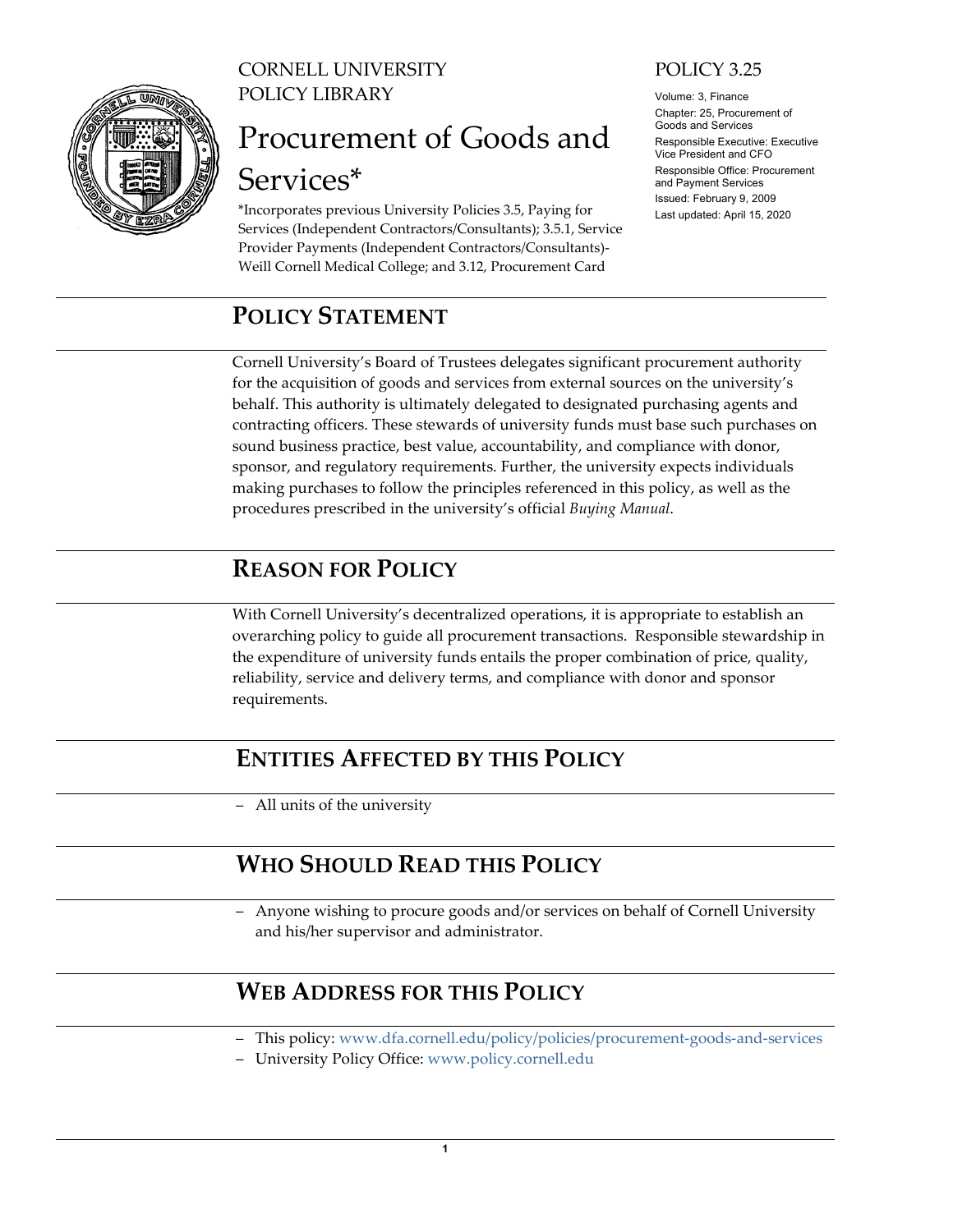Cornell Policy Library Volume: 3, Finance Responsible Executive: Executive Vice President and CFO Responsible Office: Procurement and Payment Services Issued: February 9, 2009 Last updated: April 15, 2020

Procurement of Goods and Services

# **CONTENTS**

|                                                                 |  | -1 |
|-----------------------------------------------------------------|--|----|
|                                                                 |  |    |
|                                                                 |  |    |
|                                                                 |  |    |
|                                                                 |  |    |
|                                                                 |  |    |
|                                                                 |  |    |
|                                                                 |  |    |
|                                                                 |  |    |
|                                                                 |  |    |
|                                                                 |  |    |
|                                                                 |  |    |
|                                                                 |  |    |
|                                                                 |  |    |
|                                                                 |  |    |
|                                                                 |  |    |
| Delegated Authority for Purchases and Contracts ____________ 13 |  |    |
|                                                                 |  |    |
|                                                                 |  |    |
|                                                                 |  |    |
|                                                                 |  |    |
|                                                                 |  |    |
|                                                                 |  |    |
|                                                                 |  |    |
| State and Federal Appropriated and Sponsored Funds _______ 18   |  |    |
|                                                                 |  |    |
|                                                                 |  |    |
|                                                                 |  | 19 |
| Appendix A: Memorandum of Understanding for Spend Delegation    |  | 20 |
|                                                                 |  |    |
|                                                                 |  |    |
|                                                                 |  | 23 |
|                                                                 |  |    |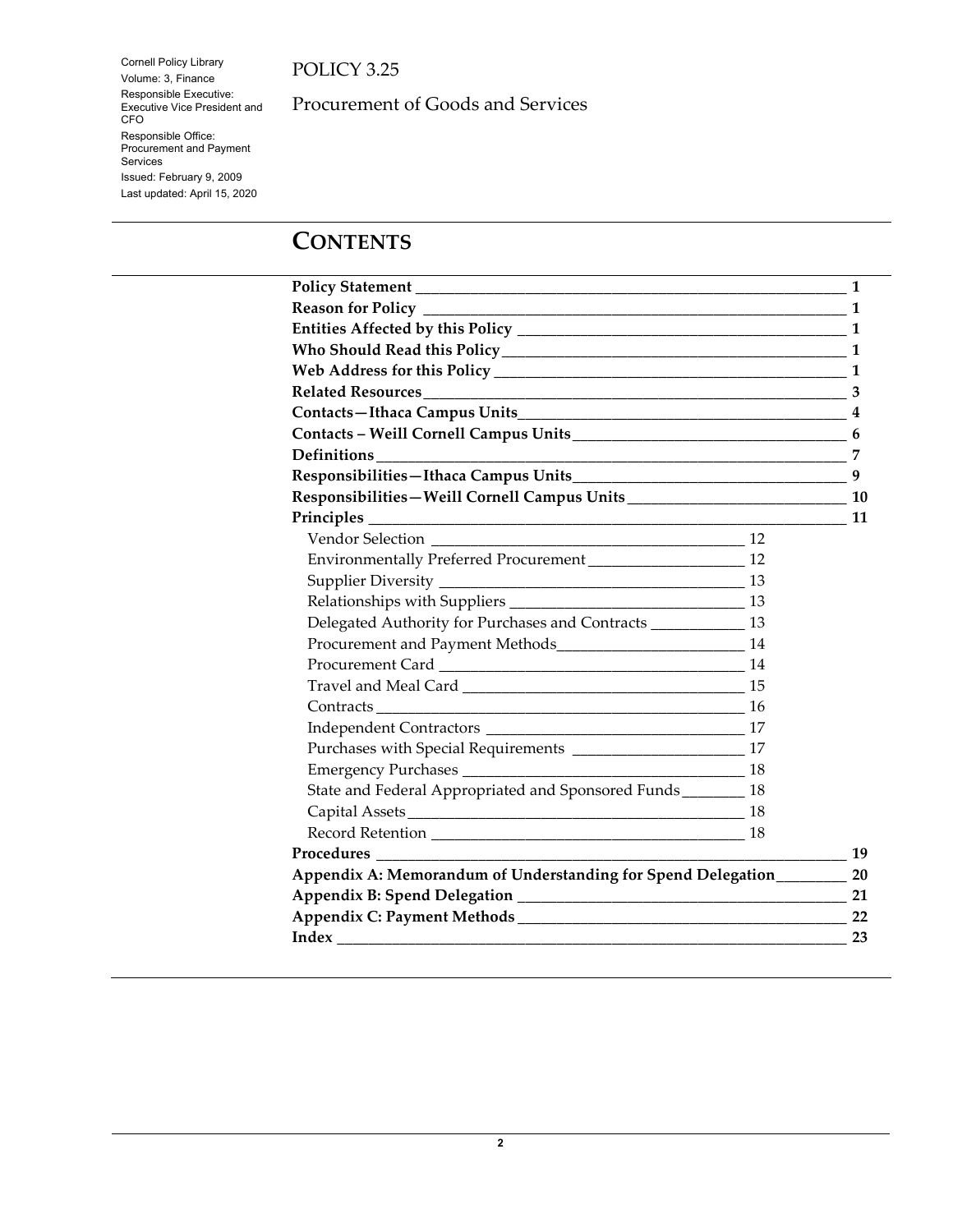Cornell Policy Library Volume: 3, Finance Responsible Executive: Executive Vice President and CFO Responsible Office: Procurement and Payment Services Issued: February 9, 2009 Last updated: April 15, 2020

Procurement of Goods and Services

# <span id="page-2-0"></span>**RELATED RESOURCES**

#### **University Policies and Documents Applicable to All Units of the University**

[University Policy 3.6, Financial Irregularities, Reporting and Investigation](https://www.dfa.cornell.edu/policy/policies/financial-irregularities-reporting-and-investigation)

[University Policy 4.2, Transaction Authority and Payment Approval](https://www.dfa.cornell.edu/policy/policies/transaction-authority-and-payment-approval)

[University Policy 4.6, Standards of Ethical Conduct](https://www.dfa.cornell.edu/policy/policies/standards-ethical-conduct)

University Policy 4.10, Use of Cornell's [Name, Logos, Trademarks, and Insignias](https://www.dfa.cornell.edu/policy/policies/use-cornells-name-logos-trademarks-and-insignias)

[University Policy 4.14, Conflicts of Interest and Commitment \(Excluding Financial Conflict of Interest](https://www.dfa.cornell.edu/policy/policies/conflicts-interest-and-commitment-excluding-financial-conflict-interest-related)  [Related to Research\)](https://www.dfa.cornell.edu/policy/policies/conflicts-interest-and-commitment-excluding-financial-conflict-interest-related)

[University Policy 8.6, Environment, Health, and Safety](https://www.dfa.cornell.edu/tools-library/policies/environment-health-and-safety)

[Cornell University Terms and Conditions of a Purchase Order](https://www.dfa.cornell.edu/procurement/suppliers/doing-business/terms)

[Procurement Services' Buying Manual](https://www.dfa.cornell.edu/procurement/buyers/manual/)

#### **University Policies and Documents Applicable Only to Ithaca Campus Units**

[University Policy 3.2, Travel Expenses](https://www.dfa.cornell.edu/policy/policies/travel-expenses)

[University Policy 3.9, Capital Assets](https://www.dfa.cornell.edu/policy/policies/capital-assets)

[University Policy 3.10, Recharge Entities, Ithaca Campus Units](https://www.dfa.cornell.edu/policy/policies/recharge-entities-ithaca-campus-units)

[University Policy 3.14, Business Expenses](https://www.dfa.cornell.edu/policy/policies/business-expenses)

[University Policy 4.3, Sales Activities on Campus](https://www.dfa.cornell.edu/policy/policies/sales-activities-campus)

#### **External Documentation**

[Americans with Disabilities Act of 1990 -](http://www.sba.gov/ada/) PL 101-336 [National Association of Educational Purchasing \(NAEP\) Code of Ethics](https://www.naepnet.org/page/CodeOfEthics) [Office of Management and Budget Circulars A-21, A-110](http://www.whitehouse.gov/omb/circulars_default/)

#### **University Forms and Systems**

| <b>Ithaca Campus Units</b>                      | <b>Weill Cornell Medical College Campus Units</b> |
|-------------------------------------------------|---------------------------------------------------|
| <b>Business Meal Detail Form</b>                | Approval for Temporary Employment                 |
| Certificate of Insurance                        | Independent Contractor Checklist                  |
| <b>Charge Dispute Form</b>                      | Independent Contractor Questionnaire              |
| <b>Corporate Card Member Agreement Form</b>     | Service Provider Agreement                        |
| <b>Independent Consultant Agreement</b>         |                                                   |
| OSP Request to Engage a Consultant              |                                                   |
| <b>Performer and Service Provider Contracts</b> |                                                   |
| <b>Card Programs Applications</b>               |                                                   |
| <b>Procurement Card Tutorial</b>                |                                                   |
| <b>Service Provider Evaluation Worksheet</b>    |                                                   |
| <b>Service Provider Questionnaire</b>           |                                                   |
| Single-/Sole-Source Justification Form          |                                                   |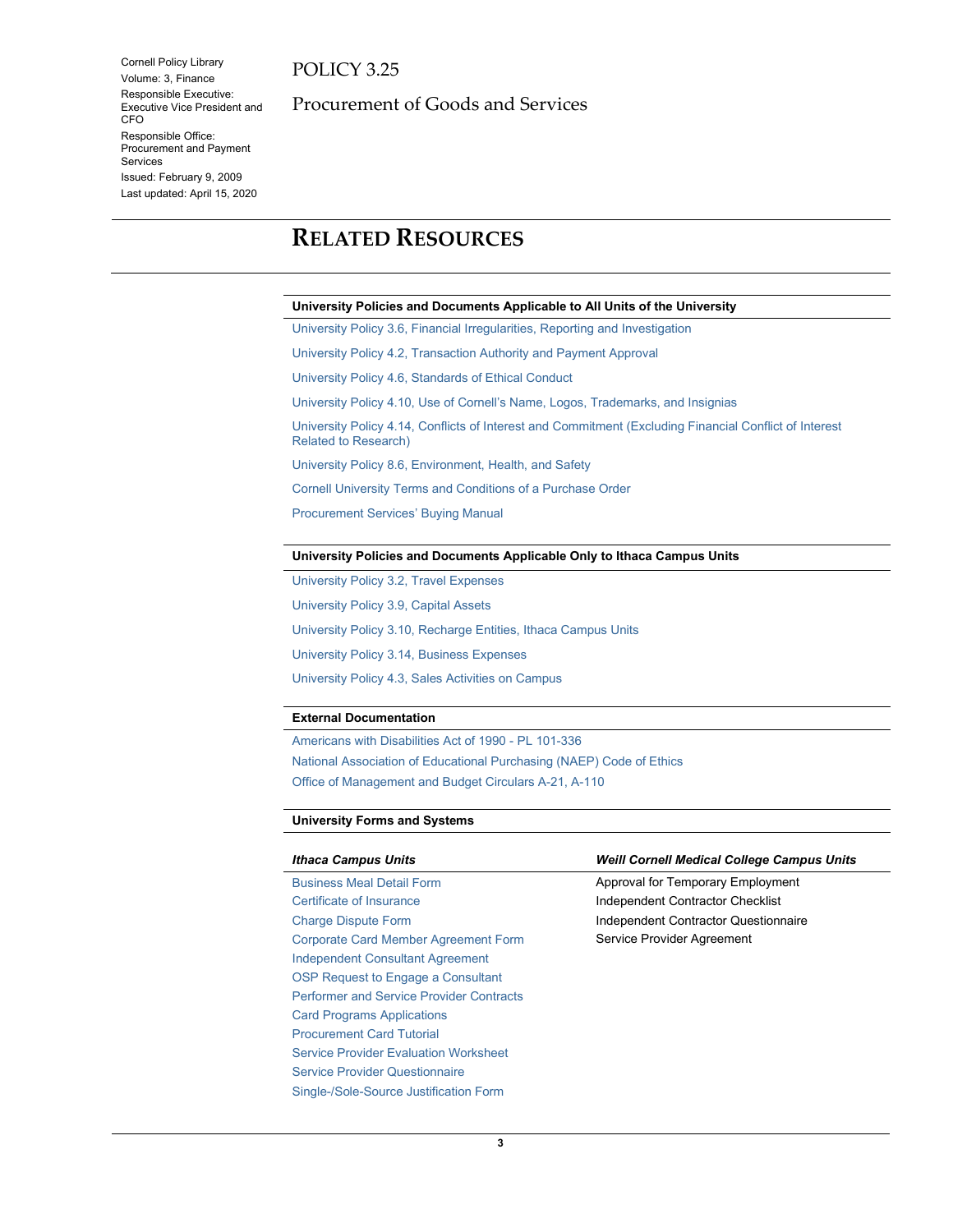Cornell Policy Library Volume: 3, Finance Responsible Executive: Executive Vice President and

Responsible Office: Procurement and Payment

Issued: February 9, 2009 Last updated: April 15, 2020

CFO

Services

Procurement of Goods and Services

# <span id="page-3-0"></span>**CONTACTS—ITHACA CAMPUS UNITS**

Direct any general questions about this policy to your college or unit administrative office. Direct questions about specific issues to the following offices.

| <b>Subject</b>                                                              | Contact                                                                 | <b>Telephone</b>                | <b>Email/Web Address</b>                                                           |
|-----------------------------------------------------------------------------|-------------------------------------------------------------------------|---------------------------------|------------------------------------------------------------------------------------|
| <b>Policy Clarification and</b><br>Interpretation                           | <b>Procurement and Payment</b><br><b>Services</b>                       | (607) 255-3804                  | procurement@cornell.edu<br>www.procurement.cornell.edu                             |
| Architectural, Engineering,<br>and Construction<br>Services, Procurement of | <b>Facilities Contracts</b>                                             | (607) 255-3982                  | finance.fs.cornell.edu/contracts/main.cfm                                          |
| <b>Audit Services,</b><br><b>Procurement of</b>                             | University Audit Office                                                 | (607) 255-9300                  | audit@cornell.edu<br>audit.cornell.edu                                             |
| <b>Capital Assets</b>                                                       | <b>Cost and Capital Assets</b>                                          | (607) 255-9368                  | uco-capasset@cornell.edu                                                           |
| <b>Contract Interpretation,</b><br><b>Legal Issues</b>                      | University Counsel                                                      | (607) 255-5124                  | counsel.cornell.edu                                                                |
| Legal Services,<br><b>Procurement of</b>                                    |                                                                         |                                 |                                                                                    |
| <b>Contracting for Services</b>                                             | Procurement and Payment<br><b>Services</b>                              | (607) 255-3804                  | procurement@cornell.edu<br>www.procurement.cornell.edu                             |
| <b>Contracts, New York State</b><br>(NYS)                                   | <b>Procurement and Payment</b><br><b>Services</b>                       | (607) 255-3804                  | procurement@cornell.edu<br>www.procurement.cornell.edu                             |
| <b>Emergency Order</b>                                                      | Procurement and Payment<br><b>Services</b>                              | (607) 255-3804                  | procurement@cornell.edu<br>www.procurement.cornell.edu                             |
| <b>Health and Safety</b><br><b>Concerns</b>                                 | <b>Environmental Health and Safety</b>                                  | (607) 255-8200                  | askehs@cornell.edu<br>sp.ehs.cornell.edu                                           |
| <b>Independent Contractors</b>                                              | University Tax Office                                                   | (607) 255-9465                  | tax@cornell.edu<br>www.dfa.cornell.edu/tax/                                        |
| <b>Initial Inquiries or General</b><br>Questions                            | Unit Administrator<br><b>Procurement and Payment</b><br><b>Services</b> | Unit-specific<br>(607) 255-3804 | procurement@cornell.edu<br>www.procurement.cornell.edu                             |
| <b>Insurance Matters</b>                                                    | Office of Risk Management and<br>Insurance                              | (607) 277-1188                  | risk mgmt@cornell.edu<br>risk.cornell.edu                                          |
| <b>International Agreements</b>                                             | <b>Global Operations</b><br>Procurement and Payment<br><b>Services</b>  |                                 | navigate.cornell.edu/hc/en-us                                                      |
| <b>Invoice Processing</b>                                                   | Procurement and Payment<br><b>Services</b>                              | (607) 255-0869                  | uco-accts-pay@cornell.edu                                                          |
| <b>Payments from New York</b><br><b>State Funded Accounts</b>               | University Budget Office                                                | (607) 255-1945                  | ubo-help@cornell.edu<br>dbp.cornell.edu/home/offices/university-<br>budget-office/ |
| <b>Procurement Card</b>                                                     | <b>Procurement Card Administrator</b>                                   | (607) 255-4548                  | pcard@cornell.edu                                                                  |
| <b>Real Estate Services,</b><br><b>Procurement of</b>                       | <b>Real Estate Office</b>                                               | (607) 266-7866                  | realestate.fs.cornell.edu/                                                         |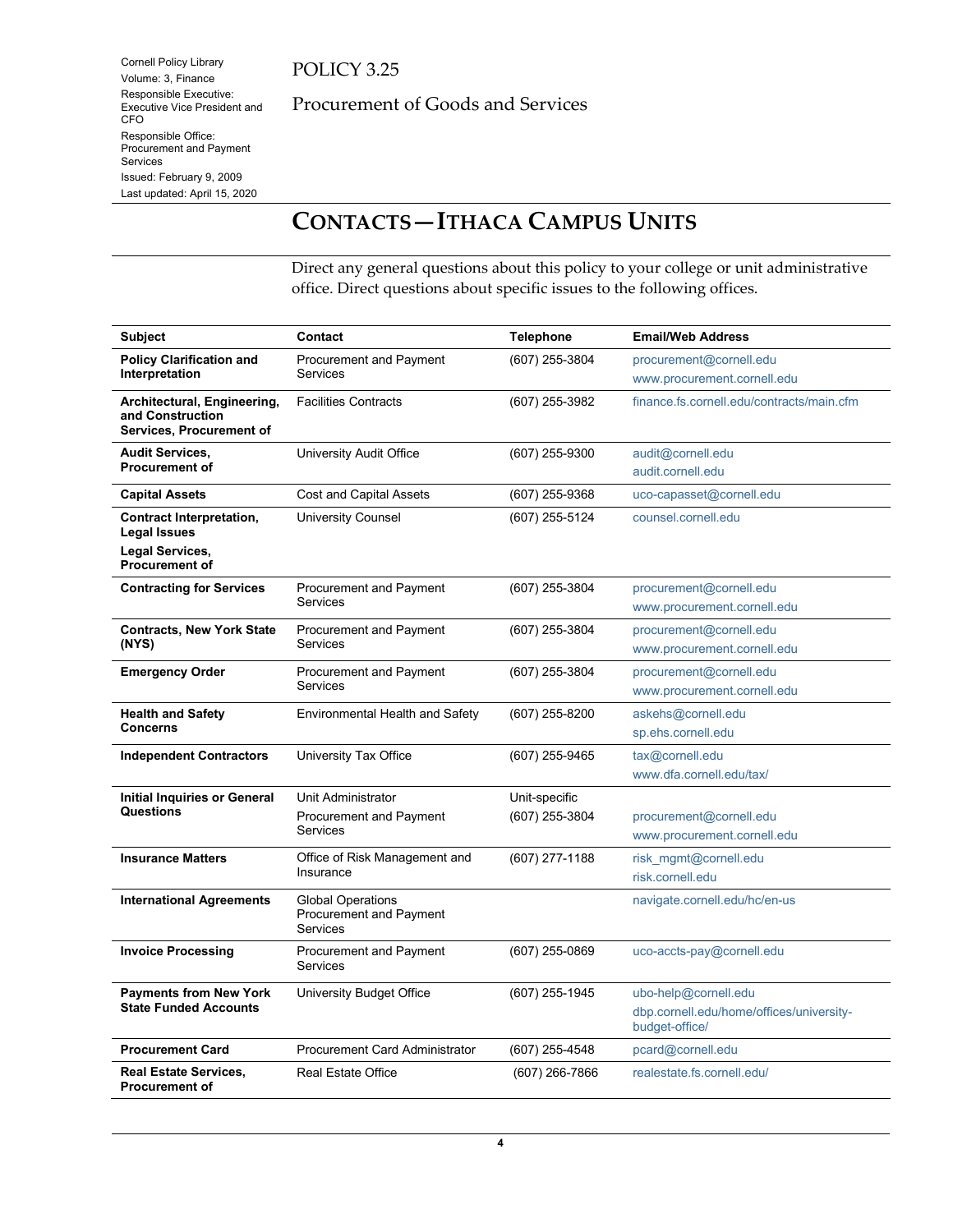## POLICY 3.25

Procurement of Goods and Services

# **CONTACTS—ITHACA CAMPUS UNITS, CONTINUED**

| <b>Subject</b>                                           | Contact                       | <b>Telephone</b> | <b>Email/Web Address</b>       |
|----------------------------------------------------------|-------------------------------|------------------|--------------------------------|
| <b>Small Business Liaison</b>                            | Procurement and Payment       | (607) 255-3804   | procurement@cornell.edu        |
|                                                          | Services                      |                  | www.procurement.cornell.edu    |
| <b>Subcontracts</b>                                      | Office of Sponsored Programs  | (607) 255-5014   | osp-help@cornell.edu           |
|                                                          |                               |                  | www.osp.cornell.edu            |
| <b>Tax Reporting</b>                                     | University Tax Office         | (607) 255-9465   | tax@cornell.edu                |
| <b>Transaction Authority</b>                             | Division of Financial Affairs | (607) 255-6243   | www.dfa.cornell.edu            |
| <b>Travel Services,</b>                                  | Procurement and Payment       | (607) 255-3804   | procurement@cornell.edu        |
| <b>Procurement of</b>                                    | <b>Services</b>               |                  |                                |
| <b>Treasury and Banking</b>                              | Office of the Treasurer       | (607) 254-1590   | www.dfa.cornell.edu/treasurer/ |
| Services, Procurement of                                 |                               |                  |                                |
| <b>Unauthorized Purchases</b>                            | Procurement and Payment       | (607) 255-3804   | procurement@cornell.edu        |
|                                                          | <b>Services</b>               |                  | www.procurement.cornell.edu    |
| <b>Use of Cornell Name</b>                               | Secretary of the Corporation  | (607) 255-5127   |                                |
| <b>Vendor Payments/</b>                                  | Procurement and Payment       | (607) 255-0867   | uco-accts-pay@cornell.edu      |
| <b>Miscellaneous Payments,</b><br>Services<br>Processing | (607) 255-0869                |                  |                                |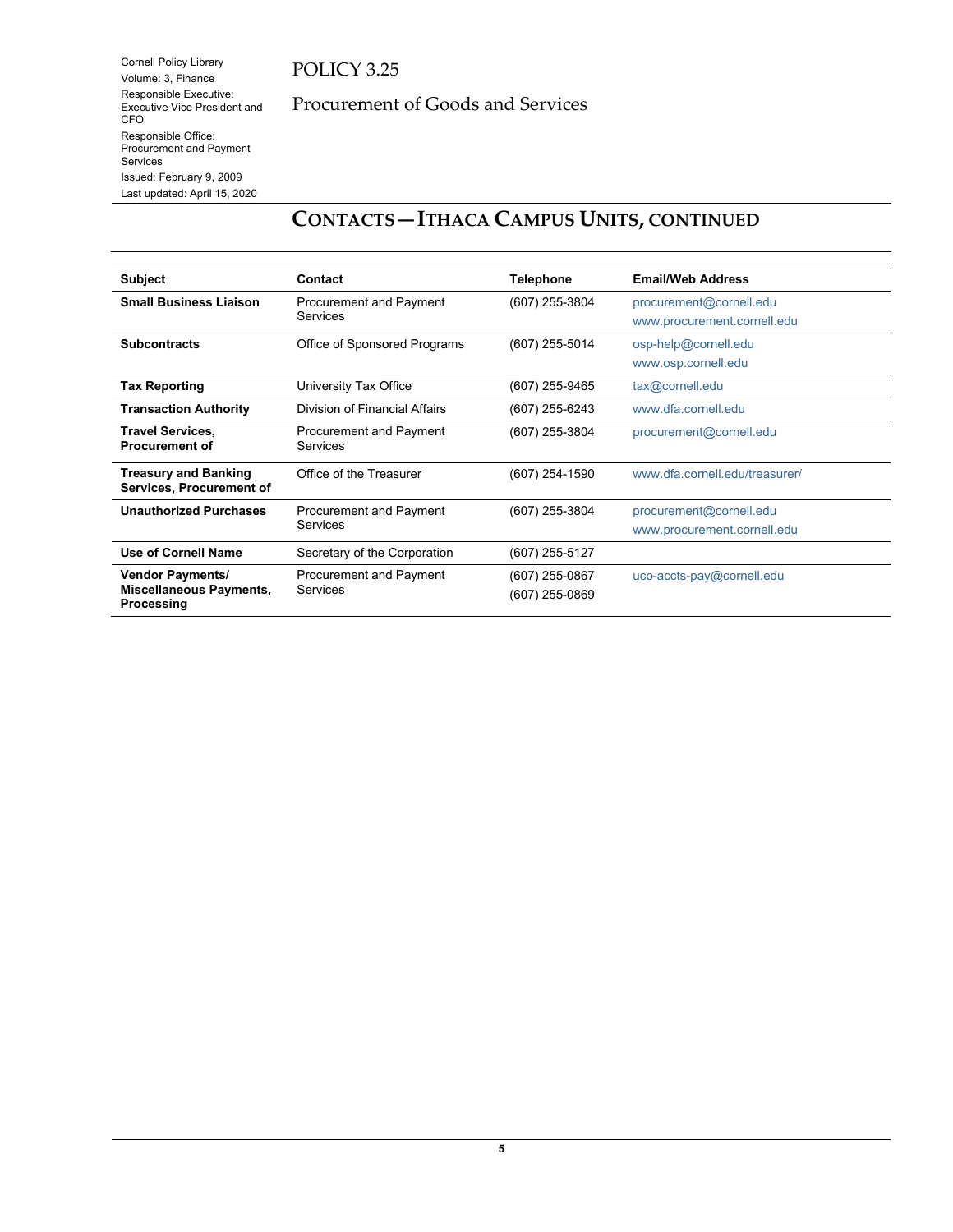## POLICY 3.25

Procurement of Goods and Services

# <span id="page-5-0"></span>**CONTACTS – WEILL CORNELL CAMPUS UNITS**

Direct any general questions about this policy to your college or unit administrative office. Direct questions about specific issues to the following offices.

| <b>Subject</b>                                                                                           | Contact                                                   | <b>Telephone</b> | <b>E-mail/Web Address</b>                                                                                                                                                             |
|----------------------------------------------------------------------------------------------------------|-----------------------------------------------------------|------------------|---------------------------------------------------------------------------------------------------------------------------------------------------------------------------------------|
| <b>Capital Assets</b>                                                                                    | <b>Capital Assets</b>                                     | (212) 680-7125   | Julie Wong<br>jaw2002@med.cornell.edu                                                                                                                                                 |
| <b>Contract Interpretation,</b><br><b>Legal Issues</b>                                                   | <b>University Counsel</b>                                 | (212) 746-0463   | counsel.cornell.edu/contact-us/                                                                                                                                                       |
| Legal Services,<br><b>Procurement of</b>                                                                 |                                                           |                  |                                                                                                                                                                                       |
| <b>Health and Safety</b><br><b>Concerns</b>                                                              | <b>Risk Management</b>                                    | (646) 962-7683   | Steven Galeotti<br>stg2009@med.cornell.edu                                                                                                                                            |
| <b>Independent Contractors</b>                                                                           | <b>Tax Compliance</b>                                     | (646) 962-3695   | Patricia Thorney-Hudson<br>pat2005@med.cornell.edu                                                                                                                                    |
| <b>Invoice Processing</b>                                                                                | <b>Accounts Payable</b>                                   | (646) 962-4111   | Paul Brown<br>pmb2004@med.cornell.edu                                                                                                                                                 |
| <b>Office of Sponsored</b><br><b>Programs Consulting</b><br><b>Agreements and</b><br><b>Subcontracts</b> | <b>Office of Clinical Trials</b><br>Administration (OCTA) |                  | Aleta Gunsual<br>alg2047@med.cornell.edu<br>its.weill.cornell.edu/services/research-<br>administrative-systems/crest-clinical-trials-<br>administration<br>weill.cornell.edu/research |
| <b>Procurement Card</b>                                                                                  | <b>Commercial Card Manager</b>                            | (646) 962-2854   | Eleanor Dzjia<br>eld2026@med.cornell.edu                                                                                                                                              |
| <b>Risk-Insurance Concerns</b>                                                                           | <b>Risk Management</b>                                    | (646) 962-7683   | Steven Galeotti<br>stg2009@med.cornell.edu                                                                                                                                            |
| <b>Tax Reporting</b>                                                                                     | <b>Tax Compliance</b>                                     | (646) 962-3695   | Patricia Thorney-Hudson<br>pat2005@med.cornell.edu                                                                                                                                    |
| <b>Transaction Authority</b>                                                                             | Finance Office                                            | (212) 680-7050   | Joseph Schwartz<br>joseph.schwartz@med.cornell.edu                                                                                                                                    |
| <b>Travel Services.</b><br><b>Procurement of</b>                                                         | Procurement                                               | (212) 680-7110   |                                                                                                                                                                                       |
| <b>Treasury and Banking</b><br><b>Services, Procurement of</b>                                           | <b>Treasury Services</b>                                  | $(212)$ 680-7063 | Katie Slack<br>kas2061@med.cornell.edu                                                                                                                                                |
| <b>Unauthorized Purchases</b>                                                                            | Procurement                                               | (212) 680-7110   | John Frain<br>jof2026@med.cornell.edu                                                                                                                                                 |
| <b>Vendor Payments/</b><br>Miscellaneous Payments,<br>Processing                                         | Accounts Payable                                          | (212) 680-7110   | Paul Brown<br>pmb2004@med.cornell.edu                                                                                                                                                 |
| <b>Weill Cornell Medical</b><br><b>College Procurement</b>                                               | Procurement                                               | (212) 680-7110   | John Frain<br>jof2026@med.cornell.edu                                                                                                                                                 |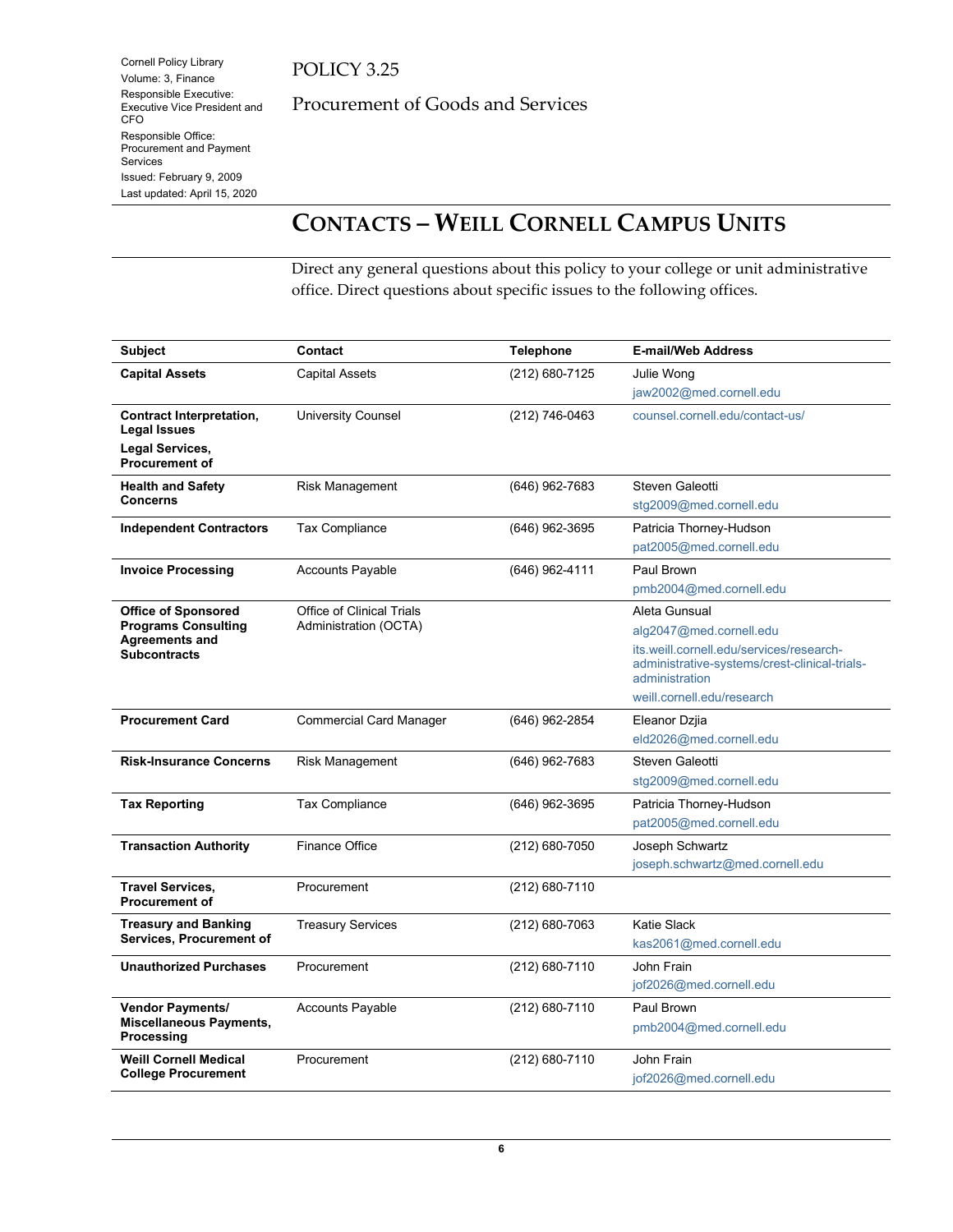Cornell Policy Library Volume: 3, Finance Responsible Executive: Executive Vice President and CFO Responsible Office: Procurement and Payment Services Issued: February 9, 2009 Last updated: April 15, 2020

Procurement of Goods and Services

# <span id="page-6-0"></span>**DEFINITIONS**

These definitions apply to terms as they are used in this policy.

| Agreement                                                                  | See "Contract," below.                                                                                                                                                                                                                                                                                                                                        |
|----------------------------------------------------------------------------|---------------------------------------------------------------------------------------------------------------------------------------------------------------------------------------------------------------------------------------------------------------------------------------------------------------------------------------------------------------|
| <b>Authorized Purchases</b>                                                | Purchases that have contracts approved by Procurement Services<br>and/or purchase orders in place prior to receiving goods or services<br>and that comply with the buying method defined in the Buying<br>Manual.                                                                                                                                             |
| Bid                                                                        | A request for competitive quotation or proposal from a qualified<br>vendor for the purpose of issuing a purchase order and contract for<br>the procurement of goods or services.                                                                                                                                                                              |
| <b>Business Expense</b>                                                    | A charge for goods or services, whether paid, committed, or accrued,<br>that fosters or supports the ongoing missions of the university. These<br>charges may include expenses (expenditures), debt service<br>payments, and capital outlays.                                                                                                                 |
| <b>Conflict of Interest</b>                                                | A situation in which a member of the university community has the<br>opportunity to influence the university's business, administrative,<br>academic, or other decisions in ways that could lead to personal gain<br>or advantage. Refer to University Conflicts policy.                                                                                      |
| <b>Contract</b>                                                            | A written, legally binding agreement between Cornell and an external<br>supplier.                                                                                                                                                                                                                                                                             |
| <b>Diverse and Small Business</b><br><b>Administration</b>                 | A federal program that encourages the engagement of entities that<br>are federally recognized as being "small, disadvantaged business<br>enterprises."                                                                                                                                                                                                        |
| <b>Emergency Situation</b>                                                 | The occurrence of an unanticipated and sudden situation that is life-<br>threatening, catastrophic in nature, or involves pressing necessity for<br>immediate repairs, reconstruction, or maintenance in order to permit<br>the safe continuation of a necessary use or function, or to protect the<br>property or the life, health, or safety of any person. |
| e-procurement                                                              | The use of electronic systems to purchase goods and services and to<br>process payments to third parties. Cornell's e-procurement system is<br>named e-SHOP.                                                                                                                                                                                                  |
| <b>Foreign National</b>                                                    | An individual who is not a citizen of the United States and does not<br>have a permanent resident status or an entity that does not have a<br>place of business or an office in the United States.                                                                                                                                                            |
| Goods                                                                      | Tangible property for sale, lease, or rental (also known as<br>merchandise or commodity).                                                                                                                                                                                                                                                                     |
| <b>Independent Contractor</b>                                              | An individual or entity engaged to perform services and commonly<br>referred to as consultant, freelancer, contractor, etc. This service<br>provider is not supervised by Cornell employees.                                                                                                                                                                  |
| Memorandum of<br><b>Understanding (MOU) for</b><br><b>Spend Delegation</b> | An informal, written record containing the terms of a transaction or<br>agreement signed between Procurement and Payment Services and<br>one or more other unit(s) of Cornell University.                                                                                                                                                                     |
| <b>Personal Gift/Gratuity</b>                                              | A gift in excess of \$75.00 given to a Cornell employee for personal<br>use. Items not considered gifts/gratuities include occasional business<br>meals, items of an advertising nature, and items that are generally<br>distributed to all potential customers.                                                                                              |
| <b>Preferred Supplier</b>                                                  | A supplier with which Procurement and Payment Services has<br>negotiated and/or implemented a university-wide agreement, and that<br>Procurement Services endorses as the "best overall value" in<br>providing products, services, delivery, and customer service.                                                                                            |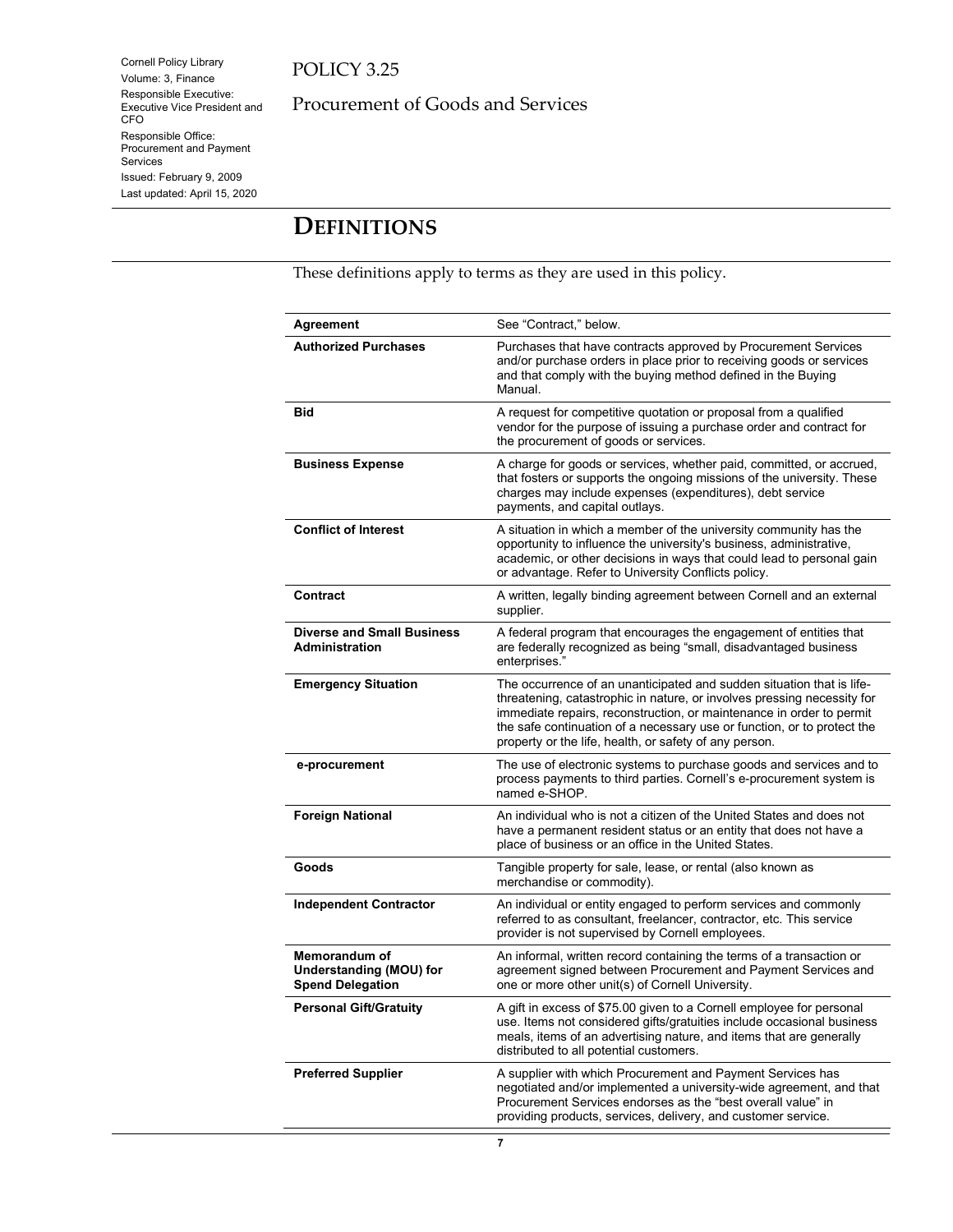Cornell Policy Library Volume: 3, Finance Responsible Executive: Executive Vice President and CFO Responsible Office: Procurement and Payment Services Issued: February 9, 2009 Last updated: April 15, 2020

## Procurement of Goods and Services

## **DEFINITIONS, CONTINUED**

| <b>Procurement Agent</b>        | An individual who is part of the procurement organization at Cornell<br>and has been given transaction authority by the head of the<br>procurement function to negotiate, authorize, and execute contracts<br>on behalf of Cornell University.                                                                        |
|---------------------------------|-----------------------------------------------------------------------------------------------------------------------------------------------------------------------------------------------------------------------------------------------------------------------------------------------------------------------|
| <b>Procurement Card (pcard)</b> | A credit card issued by a financial institution to Cornell University to<br>make purchases directly from vendors. The individual named on the<br>card is authorized to make certain business purchases on behalf of<br>Cornell University, and the bill is paid directly by the university.                           |
| <b>Purchase Order</b>           | A legally binding contract for purchase between the university and the<br>vendor.                                                                                                                                                                                                                                     |
| <b>Service</b>                  | An activity in which labor is the major factor and not merely incidental<br>to the production, acquisition, and/or delivery of a good.                                                                                                                                                                                |
| Spend                           | An act of using funds to purchase goods or services, or the funds<br>spent by a unit through its procurement processes.                                                                                                                                                                                               |
| <b>Supplier</b>                 | See "Vendor" definition, below.                                                                                                                                                                                                                                                                                       |
| <b>Transaction Authority</b>    | The authority to execute transactions or agreements with external<br>parties that commit the university (see University Policy 4.2,<br>Transaction Authority and Payment Approval).                                                                                                                                   |
| <b>Unauthorized Purchases</b>   | Goods obtained outside of the allowable purchasing method as<br>defined in the Buying Manual, or services received without a fully<br>executed contract and/or purchase order as defined in the Buying<br>Manual.                                                                                                     |
|                                 | Examples of unauthorized purchases are those that are not in<br>compliance with any aspect of this or other university policy, including<br>improper bidding and/or making commitments for payments without<br>proper authorization. Unauthorized purchases increase legal and<br>financial risks for the university. |
| Unit                            | A college, department, program, research center, business service<br>center, office, or other operating unit.                                                                                                                                                                                                         |
| Vendor                          | An individual or organization that provides specified and agreed upon<br>goods and/or services to the university. May be used interchangeably<br>with "Supplier."                                                                                                                                                     |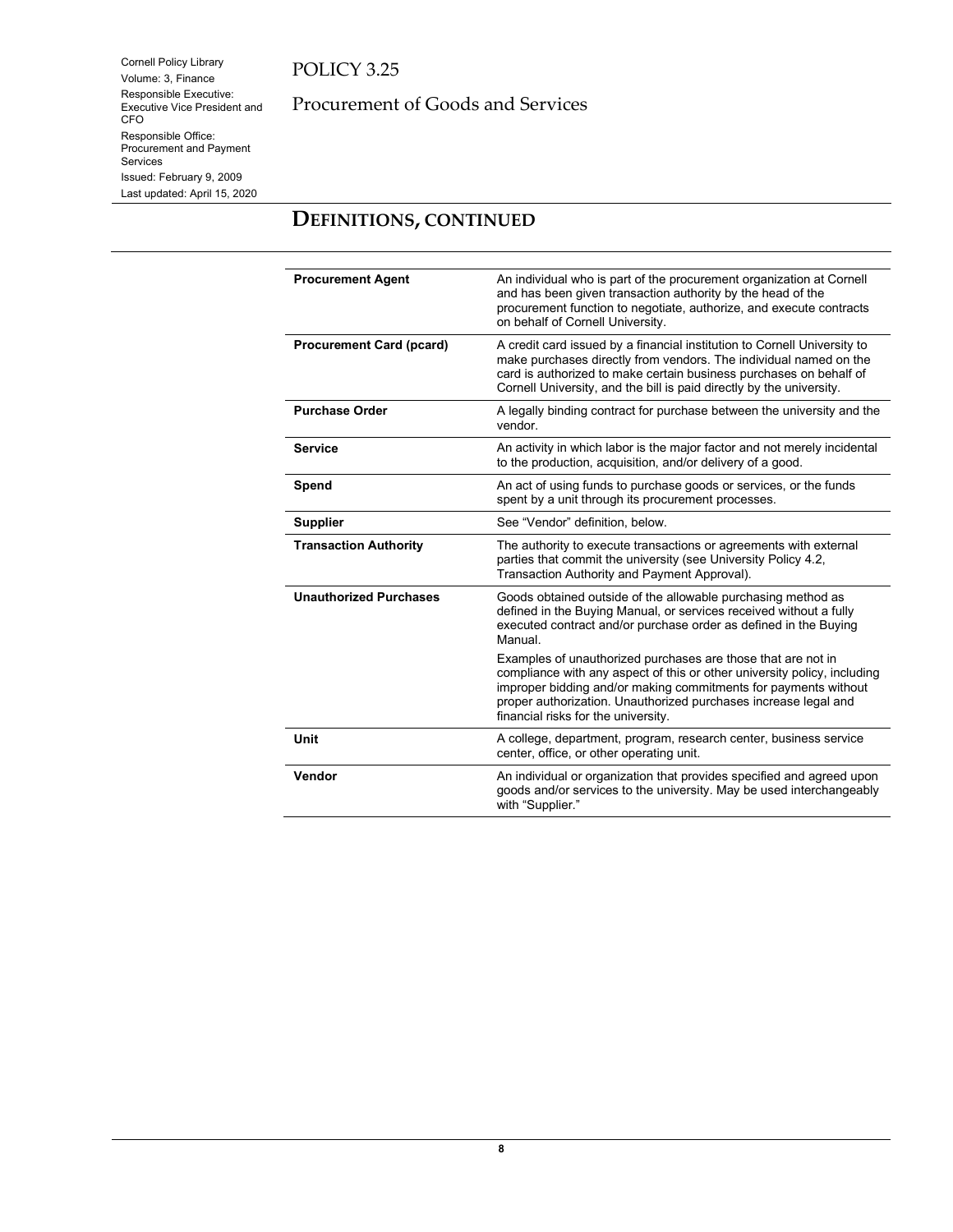Cornell Policy Library Volume: 3, Finance Responsible Executive: Executive Vice President and CFO Responsible Office: Procurement and Payment Services Issued: February 9, 2009 Last updated: April 15, 2020

Procurement of Goods and Services

# <span id="page-8-0"></span>**RESPONSIBILITIES—ITHACA CAMPUS UNITS**

| Director, Procurement and<br><b>Payment Services</b> | Negotiate procurement terms and conditions, and issue contracts with<br>external suppliers based upon price and best value.                                                                 |
|------------------------------------------------------|---------------------------------------------------------------------------------------------------------------------------------------------------------------------------------------------|
|                                                      | Commit the university to procure and pay for goods or services,<br>where appropriate.                                                                                                       |
|                                                      | Approve the execution of all purchases, where authority has not been<br>delegated.                                                                                                          |
|                                                      | Delegate spending authority to units or individuals based on business<br>needs specific to the unit(s).                                                                                     |
|                                                      | Execute a Memorandum of Understanding (MOU) when a business<br>need exists to delegate the procurement function to units or<br>individuals outside of Procurement Services.                 |
|                                                      | In consultation with stakeholders and the delegated unit or individual,<br>conduct annual reviews of delegations to assess the need for<br>continuation and whether modification is needed. |
|                                                      | Withdraw delegations to units or individuals where there has been a<br>failure to follow this policy.                                                                                       |
|                                                      | Establish procedures for documenting delegated procurement<br>methods in accordance with applicable regulations.                                                                            |
|                                                      | Maintain and communicate updated procedural documentation in the<br><b>Buying Manual.</b>                                                                                                   |
|                                                      | Where procedures established by delegated units differ from those<br>outlined in the Procurement Services Buying Manual, review such<br>procedures, and approve, where appropriate.         |
|                                                      | Maintain records of procurement transactions where responsibilities<br>have not been delegated.                                                                                             |
|                                                      | Communicate procurement policy and procedure changes to<br>stakeholders, including delegated units, customers, and suppliers, as<br>needed.                                                 |
|                                                      | Provide guidance and be a resource to Cornell University on<br>procurement-related matters.                                                                                                 |
| <b>Unit Head with Spend</b><br><b>Delegation</b>     | For his or her unit, perform the same procurement responsibilities as<br>the director of Procurement and Payment Services.                                                                  |
|                                                      | Maintain current MOUs and oversee their correct implementation.                                                                                                                             |
|                                                      | Submit documentation, to the director of Procurement and Payment<br>Services, of procedures that differ from those in this policy.                                                          |
| <b>University Controller</b>                         | Maintain records of disbursement and distribution transactions routed<br>to the Office of the Controller for approval.                                                                      |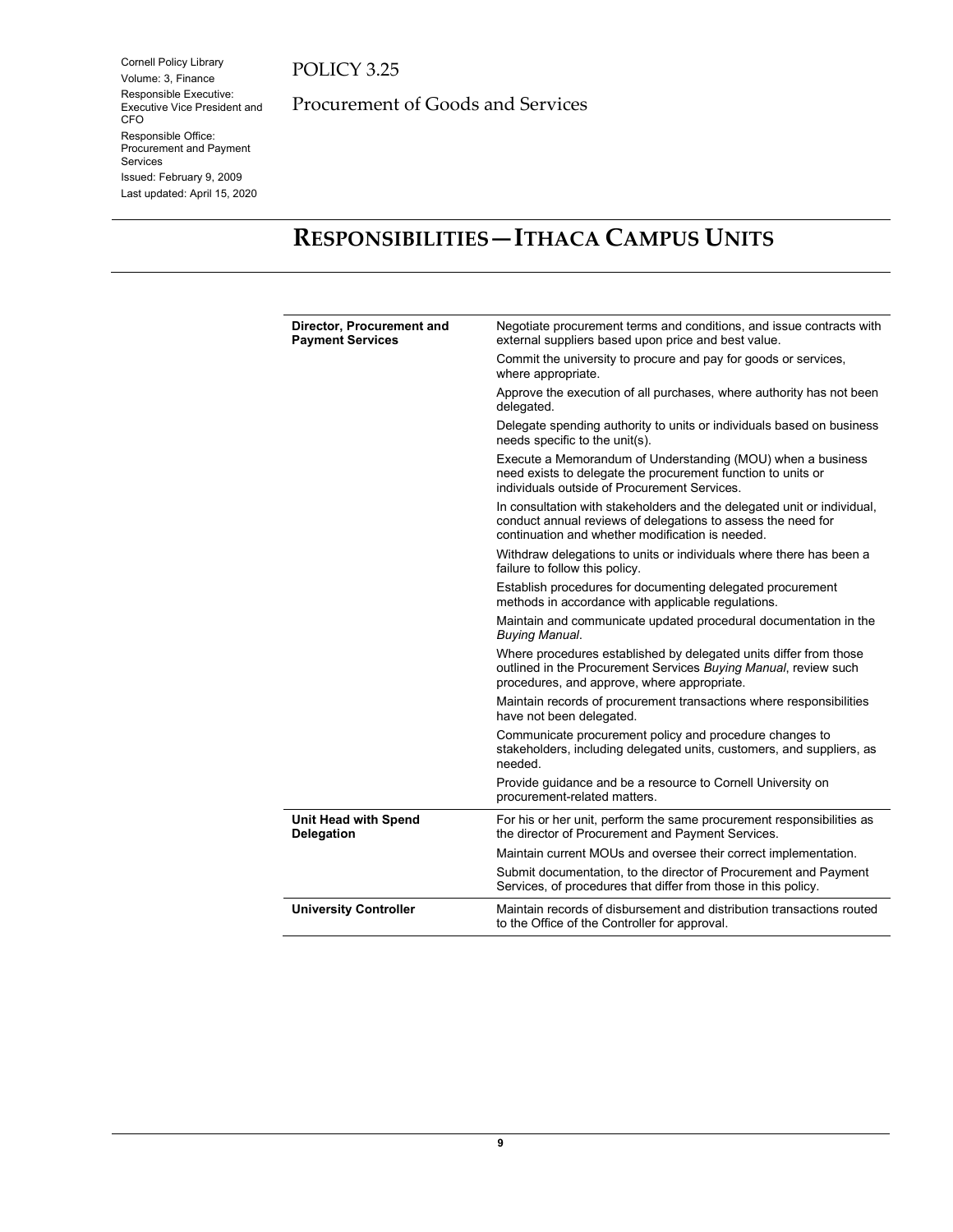Cornell Policy Library Volume: 3, Finance Responsible Executive: Executive Vice President and CFO Responsible Office: Procurement and Payment Services Issued: February 9, 2009 Last updated: April 15, 2020

Procurement of Goods and Services

# <span id="page-9-0"></span>**RESPONSIBILITIES—WEILL CORNELL CAMPUS UNITS**

| <b>Weill Cornell Medical College</b><br>(WCMC) Controller | Negotiate procurement terms and conditions, and issue contracts with<br>external suppliers based upon price and best value.                                                                   |
|-----------------------------------------------------------|-----------------------------------------------------------------------------------------------------------------------------------------------------------------------------------------------|
|                                                           | Commit the university to procure and pay for goods or services,<br>where appropriate.                                                                                                         |
|                                                           | Approve the execution of all purchases where authority has not been<br>delegated.                                                                                                             |
|                                                           | Delegate spending to units or individuals based on business needs<br>specific to the unit(s).                                                                                                 |
|                                                           | Execute a Memorandum of Understanding (MOU) when a business<br>need exists to delegate the procurement function to units or<br>individuals outside of Procurement Services.                   |
|                                                           | In consultation with stakeholders and the delegated unit or individual,<br>conduct periodic reviews of delegations to assess the need for<br>continuation and whether modification is needed. |
|                                                           | Withdraw delegations to units or individuals where there has been a<br>failure to follow this policy.                                                                                         |
|                                                           | Establish guidelines for documenting delegated procurement methods<br>in accordance with applicable regulations.                                                                              |
|                                                           | Maintain and communicate updated procedural documentation in the<br><b>Buying Manual.</b>                                                                                                     |
|                                                           | Where procedures established by delegated units differ from those<br>outlined in the Procurement Services Buying Manual, review such<br>procedures, and approve, where appropriate.           |
|                                                           | Maintain records of procurement transactions where responsibilities<br>have not been delegated.                                                                                               |
|                                                           | Communicate procurement policy and procedure changes to<br>stakeholders, including delegated units, customers, and suppliers, as<br>needed.                                                   |
|                                                           | Provide guidance and be a resource to Cornell University on<br>procurement-related matters, as needed.                                                                                        |
|                                                           | Maintain records of disbursement and distribution transactions routed<br>to the Office of the Controller for approval.                                                                        |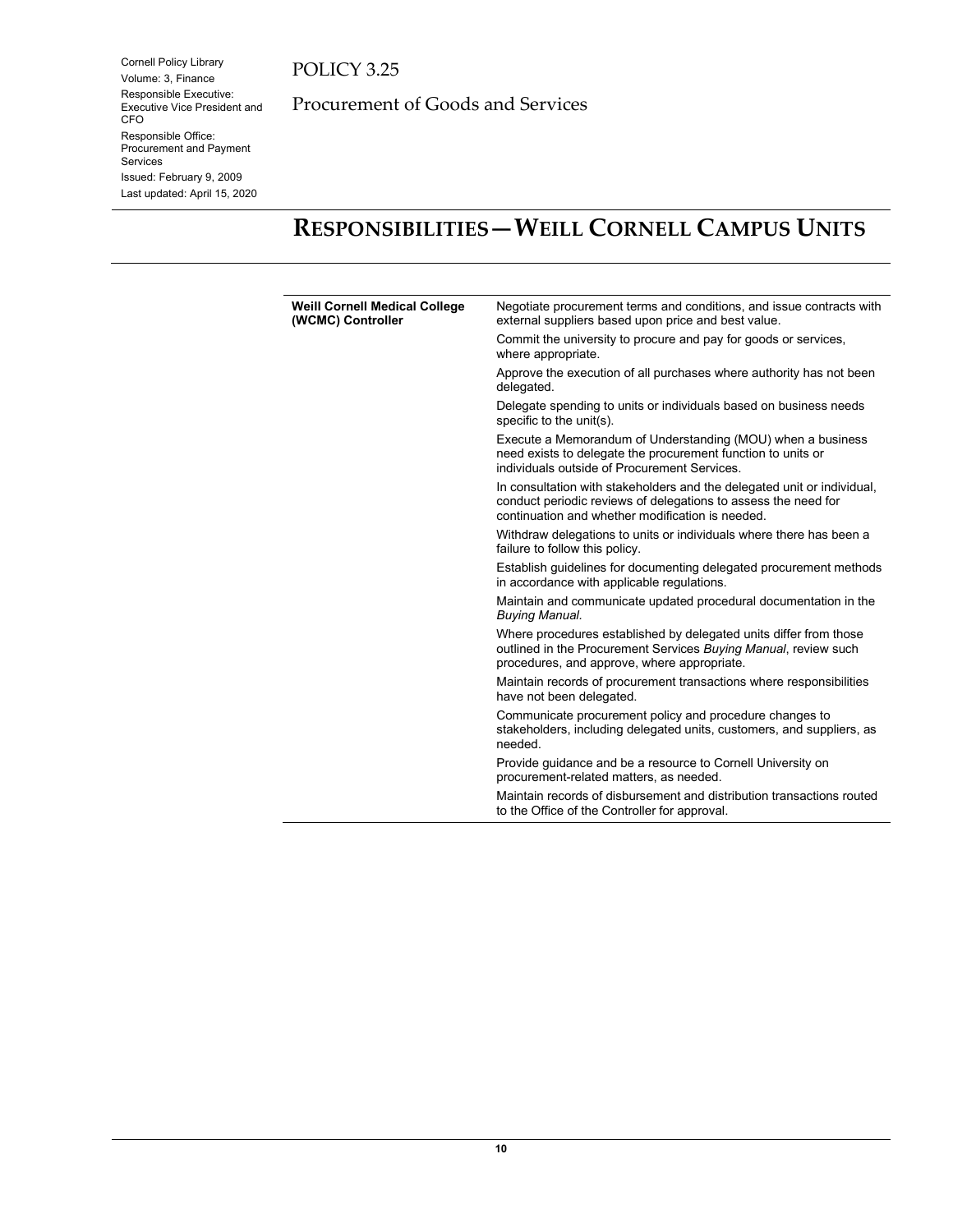POLICY 3.25

Procurement of Goods and Services

## <span id="page-10-0"></span>**PRINCIPLES**

### **Ethical and Legal Considerations in Procurement**

The university must comply with the laws governing its operation. Individuals and units making purchases on behalf of the university must adhere to specific practices in bidding, purchasing, and paying for goods and services with Cornell funds. These practices are driven by compliance with applicable laws and regulations, university policies, and sound and ethical business management.

Detailed procedures for compliance with this policy are prescribed in the university's official Buying Manual, which is maintained by Procurement and Payment Services.

### Standards of Ethical Conduct

Units or individuals procuring goods or services on behalf of the university must comply with University Policy 4.6, Standards of Ethical Conduct in the course of all transactions. Examples of illegal and unethical practices include engaging in price fixing arrangements; bid rigging acts; agreements with competitors to divide or allocate markets or customers; falsifying accounting records; intentional misrepresentations to the university's auditors; bribery; kickbacks; and political contributions. In addition, all procurement professionals are expected to follow the standard code of ethics established by the National Association of Educational Purchasing (NAEP) (see Related Resources).

**Caution**: Personal gifts or gratuities must be declined, and if received, returned to the vendors or suppliers (see the Definitions section of this document).

### Purchases/Rebates/Free Merchandise

If a vendor offers free merchandise or a rebate with purchase, that merchandise or rebate is the property of Cornell University. Rebates will be returned to the account that was utilized to pay for the purchase. Free merchandise will be turned over to the unit's director/department head for appropriate distribution (e.g., departmental use, drawing for all faculty/staff, charitable donation).

### Conflict of Interest

The university expects its faculty and staff to avoid any real or potential conflict of interest when procuring goods or services on its behalf. For additional information, refer to university policies 4.6, Standards of Ethical Conduct, and 4.14, Conflicts of Interest and Commitment.

### Authorized Purchases

Units or individuals procuring goods or services on behalf of the university must comply with University Policy 4.2, Transaction Authority and Payment Approval.

### Business Purpose

Units and individuals must not make purchases from suppliers that are not for an approved business purpose. (See University Policy 3.14, Business Expenses.)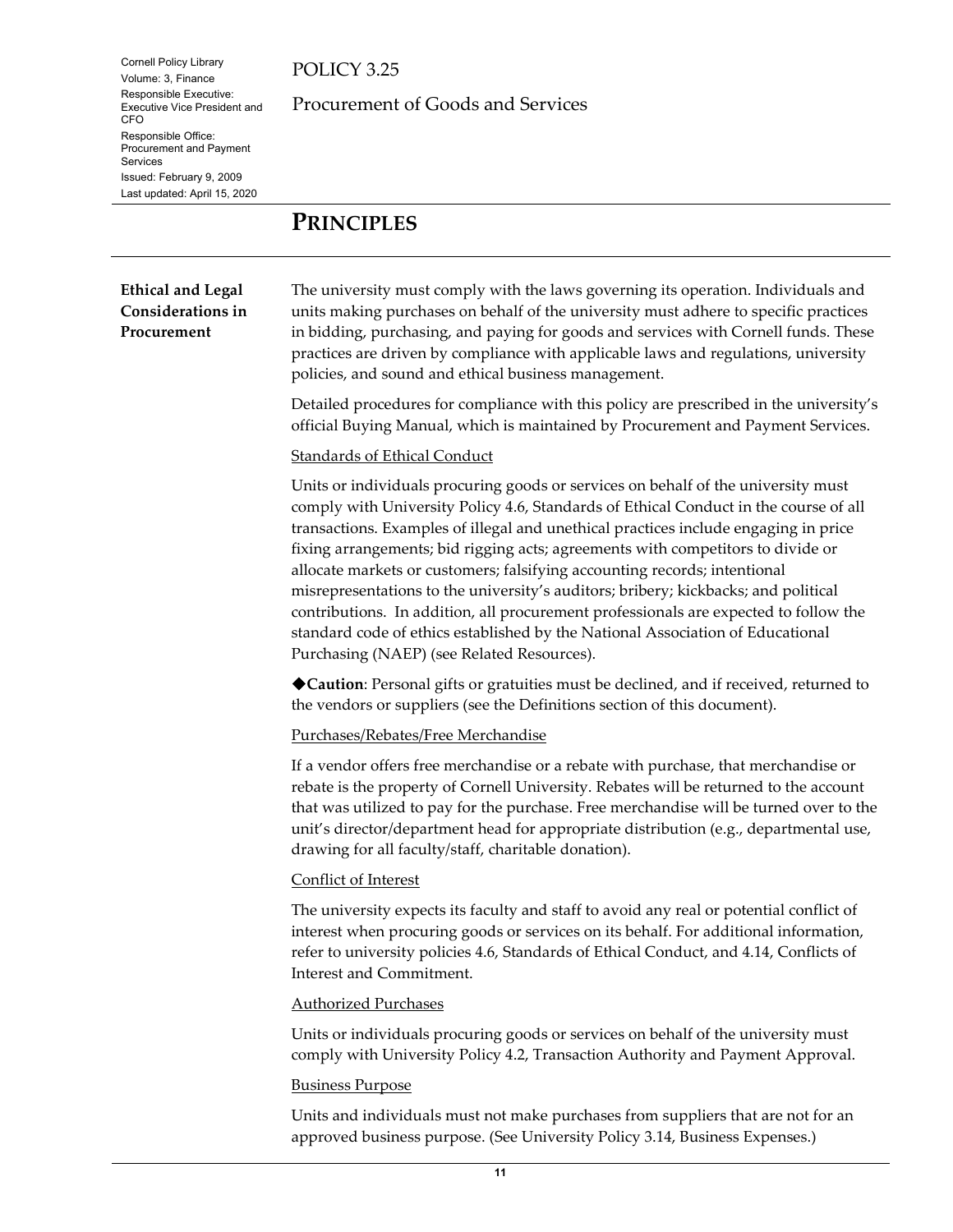Cornell Policy Library Volume: 3, Finance Responsible Executive: Executive Vice President and

Responsible Office: Procurement and Payment

Issued: February 9, 2009 Last updated: April 15, 2020

CFO

Services

Procurement of Goods and Services

## **PRINCIPLES, CONTINUED**

Procurement of goods or services for personal use is strictly prohibited, including the use of Cornell discounts, tax-exempt status, etc. Procurement for the purposes of resale must be made in accordance with the requirements of this policy. All subsequent resale activity must be done in accordance with University Policy 4.3, Sales Activities on Campus.

<span id="page-11-0"></span>**Vendor Selection** The vendor selection process at Cornell University must identify the best, most qualified and/or suitable vendor to meet the needs of the university, while complying with all applicable laws and regulations. Vendor selection and approval must be managed by an authorized procurement agent. In many cases, vendors are preselected based on campus input, screened, and negotiations have already been conducted, resulting in preferred supplier agreements. Where such agreements exist, units must procure goods and services from these preferred vendors regardless of dollar amount or procurement method, unless you are purchasing from a local or diverse vendor in accordance with the purchasing hierarchy as a specified i[n Buying](https://www.dfa.cornell.edu/procurement/buyers/manual/general)  [Manual section 102, Requirements for Vendor Selection and Order Creation.](https://www.dfa.cornell.edu/procurement/buyers/manual/general) In situations where a preferred supplier agreement does not exist and where the purchase exceeds the formal bid limit, units must identify a vendor through competitive bidding, unless an appropriate justification (as defined by the *Buying Manual*) and an alternative method of selection are specifically authorized by a procurement agent or other university-endorsed contract, e.g., a New York State contract, Group Purchasing Organization, etc.

### Bidding Process

Cornell University will engage in competitive bidding in a manner that creates a fair, open, and competitive environment for qualified vendors, and that secures the best value possible.

Units must adhere to the following requirements when engaging the bid process:

Obtain a minimum of three formal bids when a purchase will exceed the formal bid limit as defined in the Buying Manual, except when purchases are made from a preferred vendor (other exceptions noted in Procurement Services' *[Buying Manual](https://www.dfa.cornell.edu/procurement/buyers/manual/)*; for example, state-appropriated and federal funds).

- 1. Submit official bids using approved bid methods outlined in the *Buying Manual*.
- 2. Share information equitably and in a timely fashion with all involved parties.

<span id="page-11-1"></span>**Environmentally Preferred Procurement** Cornell University will identify and promote environmentally responsible procurement by featuring sustainable products and services, practices, processes, and procedures.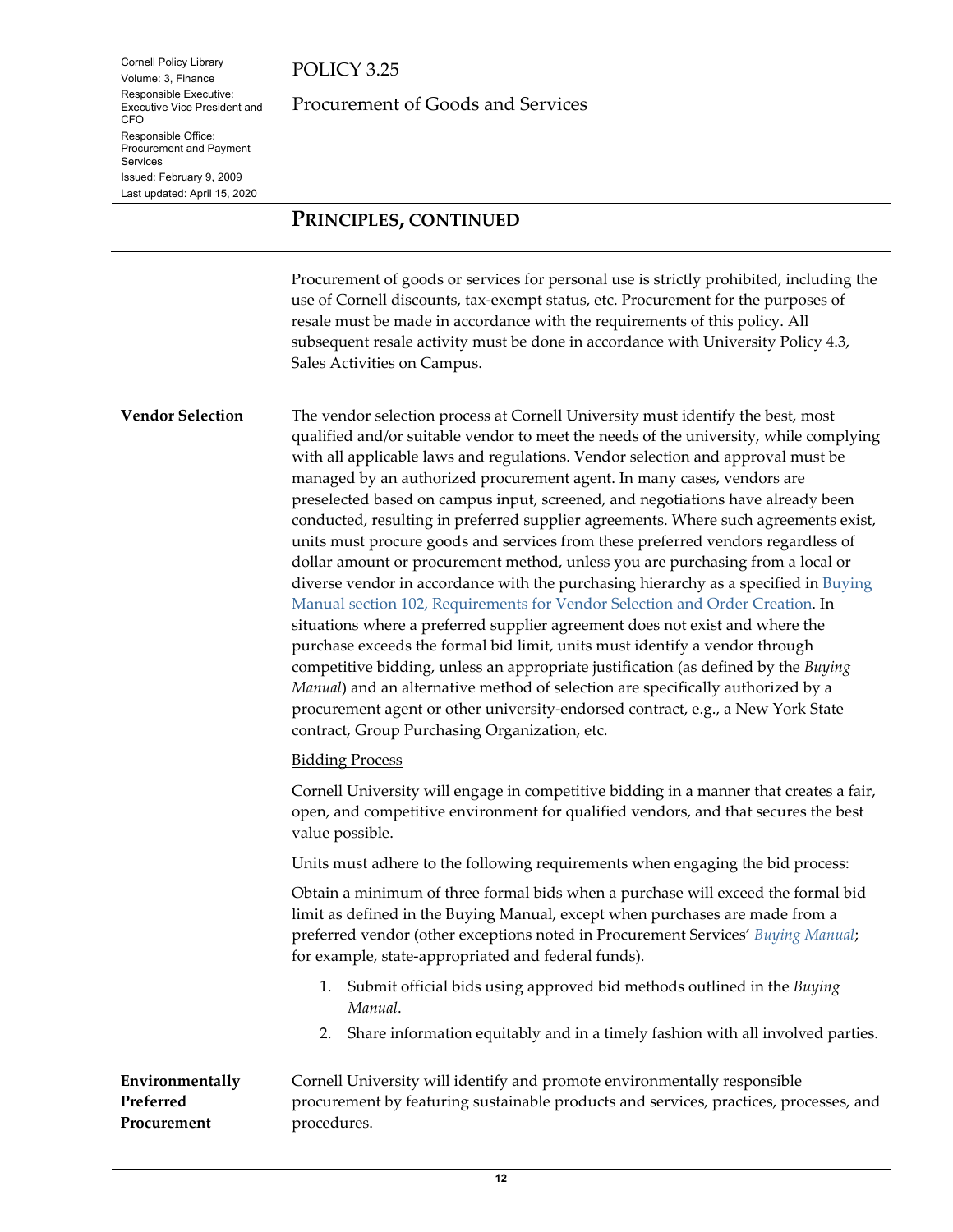## POLICY 3.25

Procurement of Goods and Services

## **PRINCIPLES, CONTINUED**

<span id="page-12-2"></span><span id="page-12-1"></span><span id="page-12-0"></span>

| <b>Supplier Diversity</b>                                    | Cornell University will promote the development of significant and mutually<br>beneficial business relationships with diverse and local suppliers. Particularly when<br>utilizing federal and state funds to procure goods and services, the university will<br>put forth a good-faith effort to utilize diverse businesses, when practical. For more<br>information on diverse suppliers, see www.sba.gov/services.                                                                                                                                     |
|--------------------------------------------------------------|----------------------------------------------------------------------------------------------------------------------------------------------------------------------------------------------------------------------------------------------------------------------------------------------------------------------------------------------------------------------------------------------------------------------------------------------------------------------------------------------------------------------------------------------------------|
| <b>Small Business</b><br>Administration                      | Cornell University will promote equal access to Cornell University's procurement<br>opportunities.                                                                                                                                                                                                                                                                                                                                                                                                                                                       |
| Relationships with<br>Suppliers                              | Cornell will maintain the highest standards of business ethics and conduct when<br>interacting with suppliers. Relationships with suppliers will support the promotion<br>of environmentally preferred practices, diverse business utilization, and small<br>businesses.                                                                                                                                                                                                                                                                                 |
| <b>Delegated Authority</b><br>for Purchases and<br>Contracts | The Board of Trustees has delegated transaction authority for procurement to various<br>individuals and offices at Cornell University. Only these individuals are permitted to<br>carry out such delegated transactions. For a list of such transactions and the<br>responsible offices, please refer to Appendices B, C, and D of University Policy 4.2,<br>Transaction Authority and Payment Approval. These individuals must follow the<br>requirements of the policy governing transaction authority in carrying out such<br>delegated transactions. |
|                                                              | In cases where transaction authority for procurement is delegated to Procurement<br>Services, the director of Procurement and Payment Services may further delegate that<br>authority to certain individuals for particular transactions related to their functional<br>responsibilities (see appendix B of this document).                                                                                                                                                                                                                              |
|                                                              | Unless delegated as above, the director of Procurement and Payment Services is<br>authorized and responsible for:                                                                                                                                                                                                                                                                                                                                                                                                                                        |
|                                                              | Negotiating all procurement terms and conditions<br>٠                                                                                                                                                                                                                                                                                                                                                                                                                                                                                                    |
|                                                              | Committing funds on behalf of the university to procure and pay for goods<br>٠<br>or services, including equipment                                                                                                                                                                                                                                                                                                                                                                                                                                       |
|                                                              | Approving the execution of all purchases of goods and services<br>٠                                                                                                                                                                                                                                                                                                                                                                                                                                                                                      |
|                                                              | Where a business need exists to delegate the procurement function to units or<br>individuals outside of Procurement Services, the director of Procurement and<br>Payment Services will execute a written "Memorandum of Understanding" (MOU),<br>which will contain the specifics of the delegation, including the scope, reason, and<br>time limit for the delegation. In addition, the primary responsible party for the<br>delegation must be identified and agreed upon by both the unit and the director of<br>Procurement and Payment Services.    |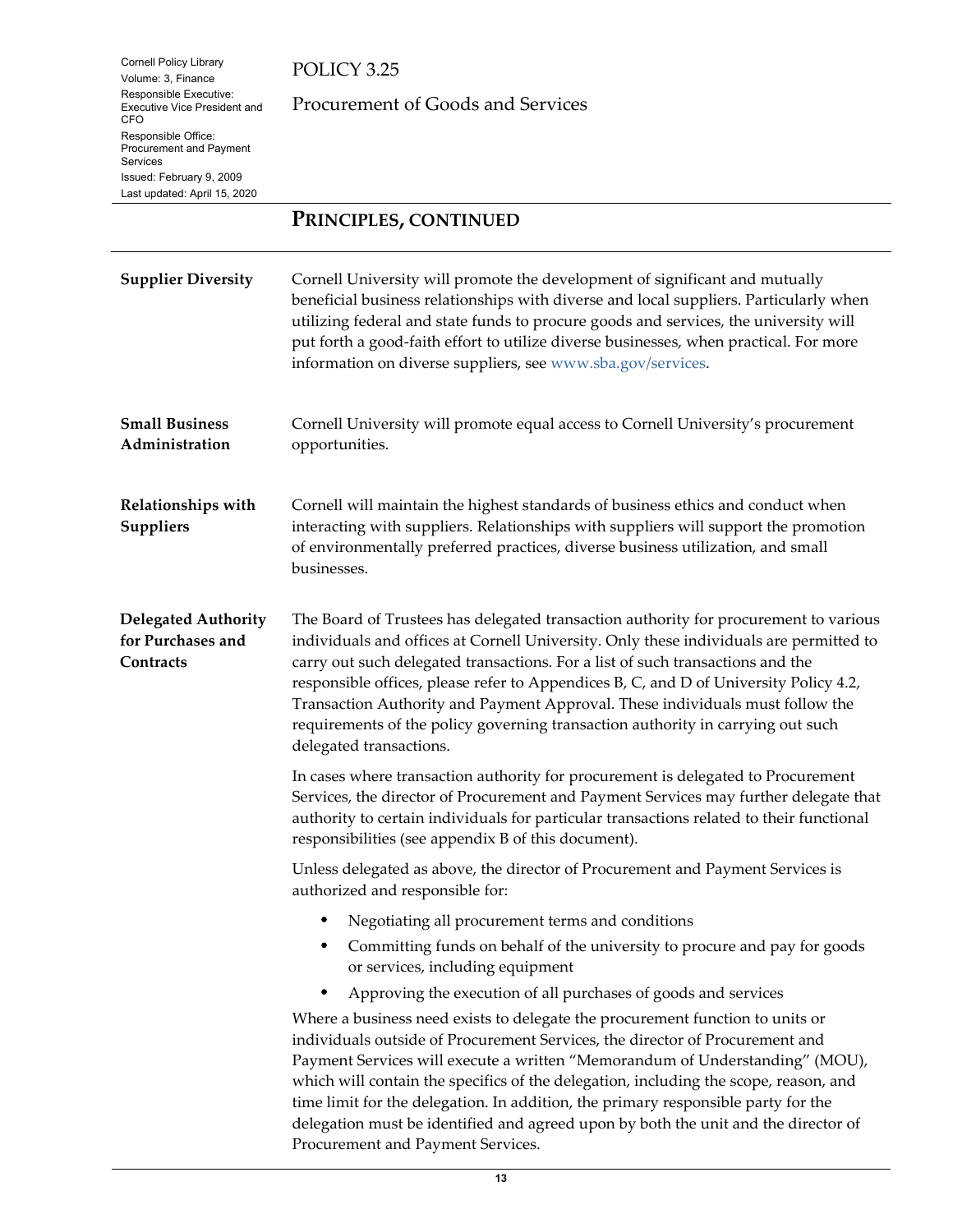Cornell Policy Library Volume: 3, Finance Responsible Executive: Executive Vice President and

CFO

Services

Responsible Office: Procurement and Payment

Issued: February 9, 2009 Last updated: April 15, 2020 POLICY 3.25

Procurement of Goods and Services

### **PRINCIPLES, CONTINUED**

<span id="page-13-0"></span>Procurement Services will review the delegation periodically to assess the need for continuation of the agreement and whether any modifications or other alignment is needed. Delegated units must develop procedures consistent with the requirements of this policy. If the procedures followed by the unit differ from those outlined in the official *[Buying Manual](https://www.dfa.cornell.edu/procurement/buyers/manual/)*, those procedures must be documented, attached to the MOU, approved by the director of Procurement and Payment Services, and are subject to periodic review. Failure of a unit or individual to follow university policy may result in withdrawal of the delegated authority. For a sample MOU for Spend Delegation, see appendix A. For a list of the delegated spend categories and the responsible individuals, see appendix B. **Procurement and Payment Methods** Cornell's e-procurement system is the preferred method for initiating an order for goods and services. For suppliers enabled in this system, units should utilize this procurement tool for all transactions with that supplier to ensure that the unit receives Cornell's negotiated pricing. For the preferred supplier utilization hierarchy, refer to the *[Buying Manual.](https://www.dfa.cornell.edu/procurement/buyers/manual/)* For goods and services not available through Cornell's e-procurement tool, a purchase order or a similarly approved method of committing funds is required. In addition, units must use an approved payment method when paying for goods or services. The following are the approved payment methods: Procurement Card Direct payment to the vendor by check or equivalent electronic payment methods For restrictions related to each of these methods of payment, see appendix C. For procedures related to each of these payment methods, refer to procedural documentation in the Procedures section of this policy. **Procurement Card** A procurement card (pcard) is a university liability credit card that is issued in an employee's name and may be used for certain low-dollar, business-related purchases. A pcard may be issued only to an employee whose job responsibilities include procurement. Since the cards are a university liability, the bill is paid centrally by Cornell for all balances, and no purchase order or reimbursement process is necessary. Because the pcard allows the end-user to pay for goods and services directly, without

<span id="page-13-1"></span>a preapproval process, specific rules and regulations on the use of pcards have been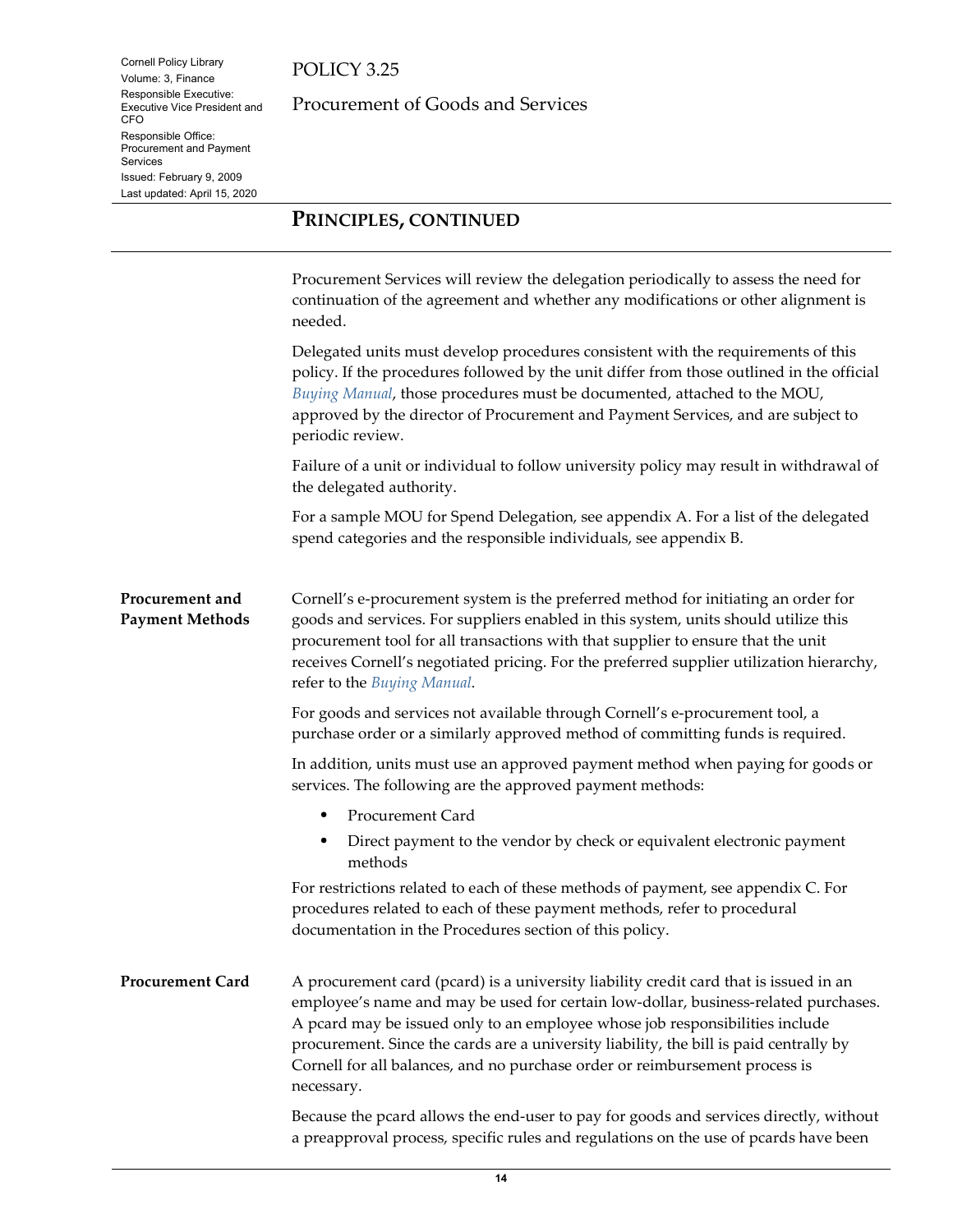Cornell Policy Library Volume: 3, Finance Responsible Executive: Executive Vice President and

Responsible Office: Procurement and Payment

Issued: February 9, 2009 Last updated: April 15, 2020

CFO

Services

Procurement of Goods and Services

## **PRINCIPLES, CONTINUED**

documented in the Procurement Card section of the *[Buying Manual](https://www.dfa.cornell.edu/procurement/buyers/manual/)* referenced in the Procedures section of this policy.

**Caution:** Failure to use the pcard in compliance with university policy, including the Procurement Card section of the *[Buying Manual](https://www.dfa.cornell.edu/procurement/buyers/manual/)*, can result in the suspension or revocation of the pcard and possible disciplinary action. Fraudulent use of the pcard can result in employee termination, expulsion from school (for students), and criminal charges.

Individuals holding a university pcard must do the following:

- Comply with all terms outlined in the Procurement Card section of the *[Buying Manual.](https://www.dfa.cornell.edu/procurement/buyers/manual/)*
- Keep his or her pcard number confidential; lending or sharing the card is not allowed.
- Comply with the per-transaction and cycle limits assigned to the card.
- Purchase only business-related items permitted by University Policy 3.14, Business Expenses; personal purchases are not allowed on the pcard.
- Not purchase any item listed as a "prohibited transaction" in the Procurement Card section of the *[Buying Manual](https://www.dfa.cornell.edu/procurement/buyers/manual/)*, including the use of a pcard with any supplier available through Cornell's e-procurement tool, unless specifically authorized by Procurement and Payment Services.
- Submit sufficient documentary evidence, including original receipts and an explanation to support the business purpose of each purchase on the card, as described in the Procurement Card section of the *[Buying Manual.](https://www.dfa.cornell.edu/procurement/buyers/manual/)*

<span id="page-14-0"></span>**Travel and Meal Card** For Ithaca-based locations, a travel and meal card (T&M card) is a university-liability credit card that is issued in an employee's name and may be used for business-related travel expenses, including group, business, and hosted meals. A similar card system is available at Weill Cornell Medicine.

### **Eligibility**

A T&M card may be issued to an employee whose job responsibilities include two or more business-related trips annually and who has not incurred a write-off (i.e., reached 180 days past due) in the past five years on a personal-liability corporate travel card. T&M cards may also be issued to those who book visitor travel or host business meals.

Charges to the T&M Card

Since the cards are a university liability, all expenses charged to the card are paid centrally by Cornell.

For Ithaca-based locations, charges to the T&M cards are automatically uploaded to the university's travel expense system, Concur. Cardholders must complete expense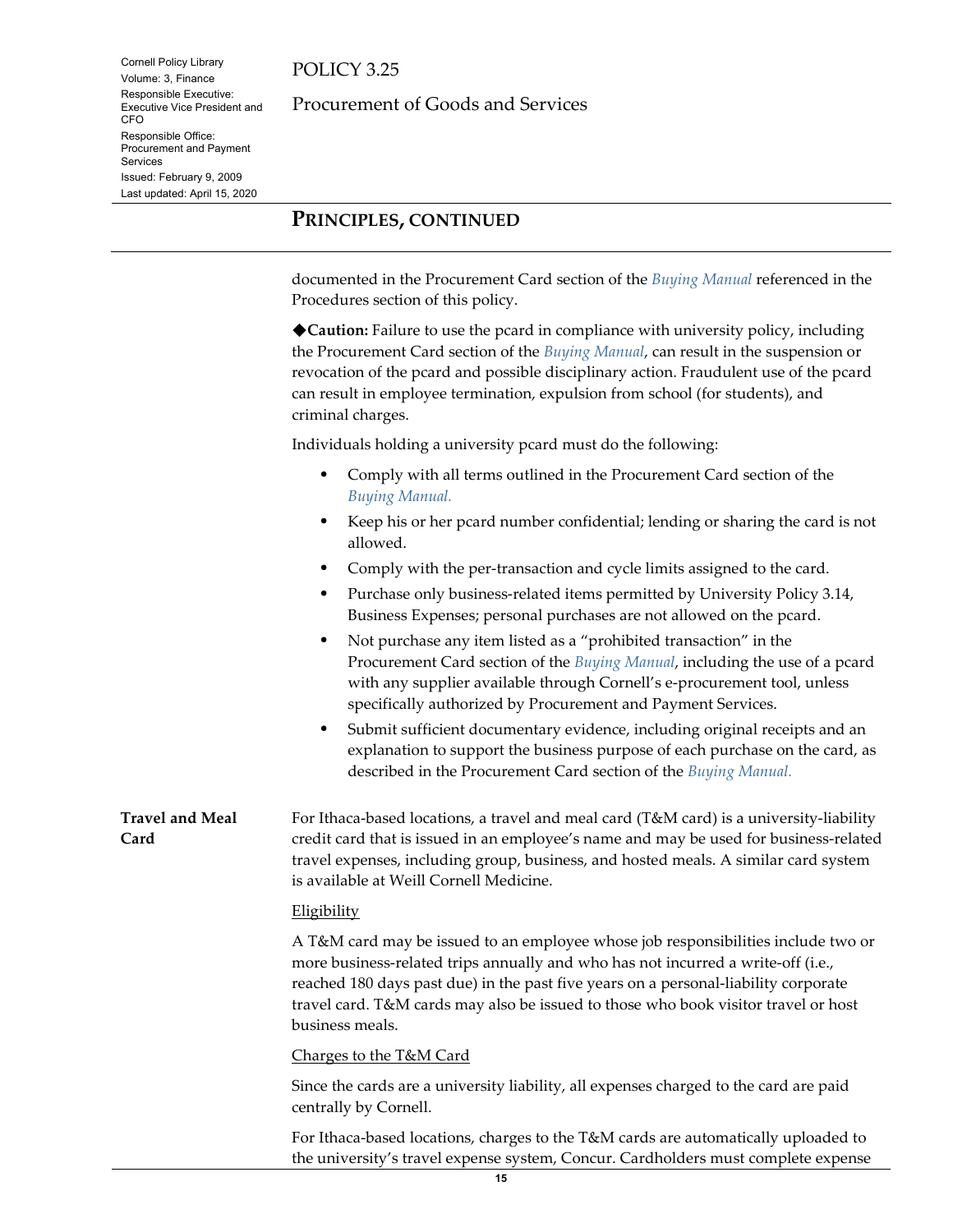Cornell Policy Library Volume: 3, Finance Responsible Executive: Executive Vice President and

Responsible Office: Procurement and Payment

Issued: February 9, 2009 Last updated: April 15, 2020

CFO

Services

Procurement of Goods and Services

## **PRINCIPLES, CONTINUED**

reports within Concur in a timely fashion in compliance with University Policy 3.3, Travel Expenses for Concur Users.

All charges to the T&M card must be for business purposes only and in full compliance with other university policies, particularly University Policy 3.3, Travel Expenses for Concur Users and University Policy 3.14, Business Expenses. The cardholder is responsible for providing supporting documentation and an explanation of business purpose for all charges to the T&M card.

### **Cautions:**

- Failure to use the T&M card in compliance with university policy, including the terms outlined in the Travel and Meal Card section of the *[Buying Manual](https://www.dfa.cornell.edu/procurement/buyers/manual/)*, can result in the suspension or revocation of the T&M card and possible disciplinary action. Fraudulent use of the T&M card can result in employee termination, expulsion from school (for students), and criminal charges.
- The T&M card is **not** intended for use as a procurement tool for non-travel goods and services. The card must never be used for services requiring a contract, such as catering.

### Cardholder Responsibilities

Individuals holding a university T&M card must do the following:

- Comply with all terms outlined in the Travel and Meal Card section of the [Buying Manual.](https://www.dfa.cornell.edu/procurement/buyers/manual/)
- Keep the T&M card number confidential; lending or sharing the card is not allowed.
- Purchase only business-related items as permitted by University Policy 3.14, Business Expenses; personal purchases are not allowed on the T&M card.
- Ensure that documentation supporting each transaction on the T&M card is stored electronically within Concur and associated with the appropriate expense report.
- Retain original documentation for 60 days after their expense reports have been submitted.
- **Reimbursement** If an individual is likely to require reimbursement for services or for other than business-related meals, travel, or other infrequent, incidental expenses, his or her business service center (or, at the Weill Cornell Medical College, the Controller) must be contacted for pre-authorization for such expenses.
- <span id="page-15-0"></span>**Contracts** Only Procurement and Payment Services has the appropriate transaction authority to negotiate and execute contracts and issue purchase orders on behalf of the university (see University Policy 4.2, Transaction Authority and Payment Approval). Cornell's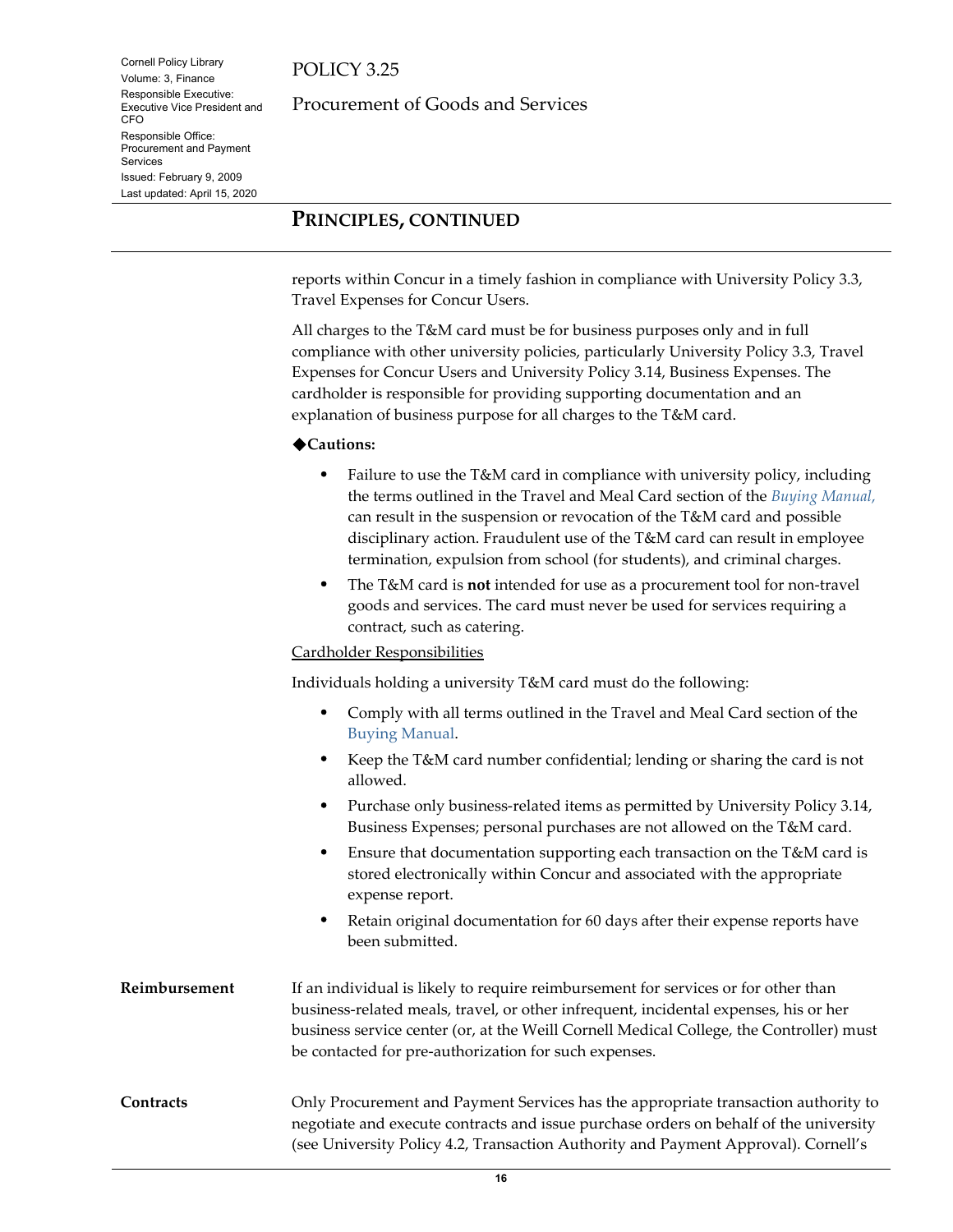## POLICY 3.25

Procurement of Goods and Services

## **PRINCIPLES, CONTINUED**

approved terms and conditions apply to all contracts, except those that will be paid for with New York State funds.

**Note:** Supplier contracts and pricing information are deemed proprietary and must be kept confidential. This information may not be used for any purposes other than official university business, except when public bidding is required.

<span id="page-16-0"></span>**Independent Contractors** An independent contractor, commonly referred to as consultant, freelancer, contractor, etc., is an individual or entity engaged to perform services. This service provider is not supervised by Cornell employees.

> Delegated spend units and individuals must use the university-approved [consulting](https://www.dfa.cornell.edu/procurement/tools-forms/forms/contracts) [agreement](https://www.dfa.cornell.edu/procurement/tools-forms/forms/contracts) when engaging the services of independent contractors, available through Procurement Services (see the Procedures section of this policy). Before services commence, the contract must be signed by the service provider and the Procurement and Services agent. Units and individuals must obtain authorization from University Counsel and/or an authorized procurement agent to change the language of the contract. Procedures related to paying for services and independent contractors are outlined in the *[Buying Manual](https://www.dfa.cornell.edu/procurement/buyers/manual/)* referenced in the Procedures section of this policy.

<span id="page-16-1"></span>**Purchases with Special Requirements** Regulatory, safety, and other organizational needs may necessitate the need for review and approvals from other units or entities before an order can be reviewed by Procurement Services or a delegated procurement professional.

Paying for International Services, Including Payments to Foreign Nationals

In consultation with the authorized Navigate team, which includes representatives from Global Operations, Procurement and Payment Services, the University Tax Office, Risk Management and Insurance, and University Counsel, and based upon Internal Revenue Service (IRS) regulations, units must evaluate whether to classify an international service provider as an independent contractor. This evaluation must occur before engaging an individual or entity to perform services, and before any services begin.

Items with Health and Safety Concerns

Please refer to University Policy 8.6, Environment, Health, and Safety for specific policies regarding procurement and approval of items that may have health and safety considerations (e.g., pest control products).

Purchases of Goods or Services that Impose Insurance Requirements

The individual procuring the good or service must comply with the requirements for insurance established by the Office for Risk Management and Insurance.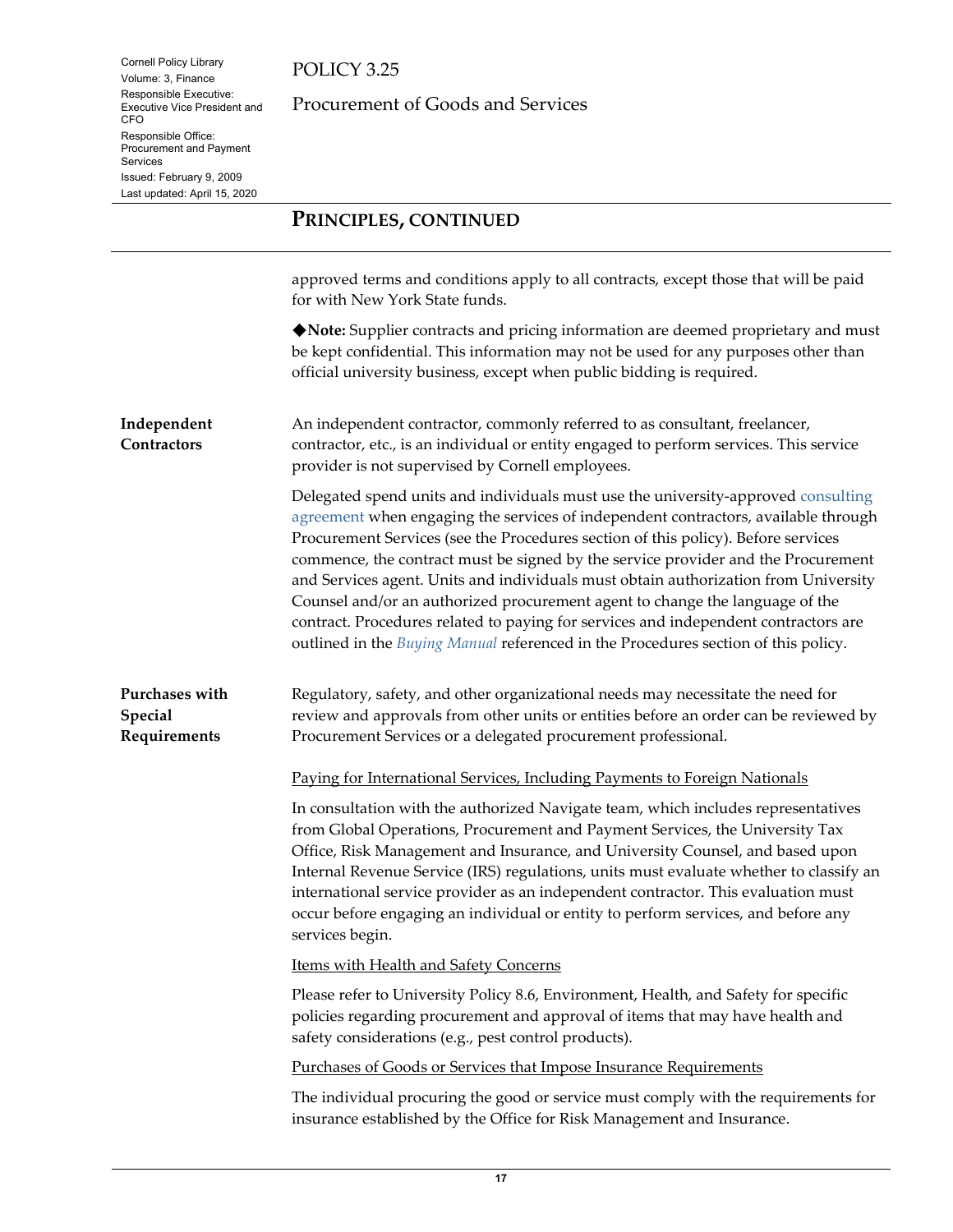## POLICY 3.25

Procurement of Goods and Services

## **PRINCIPLES, CONTINUED**

<span id="page-17-3"></span><span id="page-17-2"></span><span id="page-17-1"></span><span id="page-17-0"></span>

| <b>Emergency Purchases</b>                                             | When an emergency situation occurs, an authorized procurement agent may make a<br>commitment to a vendor without a formal purchase order. Such transactions would<br>include, for example, an unanticipated and sudden life-threatening or catastrophic<br>event.                                                                                                                                                                                                         |
|------------------------------------------------------------------------|---------------------------------------------------------------------------------------------------------------------------------------------------------------------------------------------------------------------------------------------------------------------------------------------------------------------------------------------------------------------------------------------------------------------------------------------------------------------------|
| <b>State and Federal</b><br>Appropriated and<br><b>Sponsored Funds</b> | Units must comply with all state, federal, and/or sponsor requirements for procuring<br>goods and services when funds from these sources are used. These requirements may<br>include the need for sponsor approval prior to acquisition of goods or services.                                                                                                                                                                                                             |
| <b>Capital Assets</b>                                                  | Capital asset acquisitions, trade-ins, and disposals must be handled in accordance<br>with University Policy 3.9, Capital Assets. Units are responsible for providing timely<br>updates to the university's capital asset system.                                                                                                                                                                                                                                         |
| <b>Record Retention</b>                                                | The Office of the Controller and Procurement and Payment Services or the<br>appropriate delegated unit must maintain records of procurement and disbursement<br>transactions routed to their respective offices. These offices also must establish<br>guidelines for documenting other delegated purchasing methods in accordance with<br>applicable regulations. For further details on record retention, see University Policy<br>4.7, Retention of University Records. |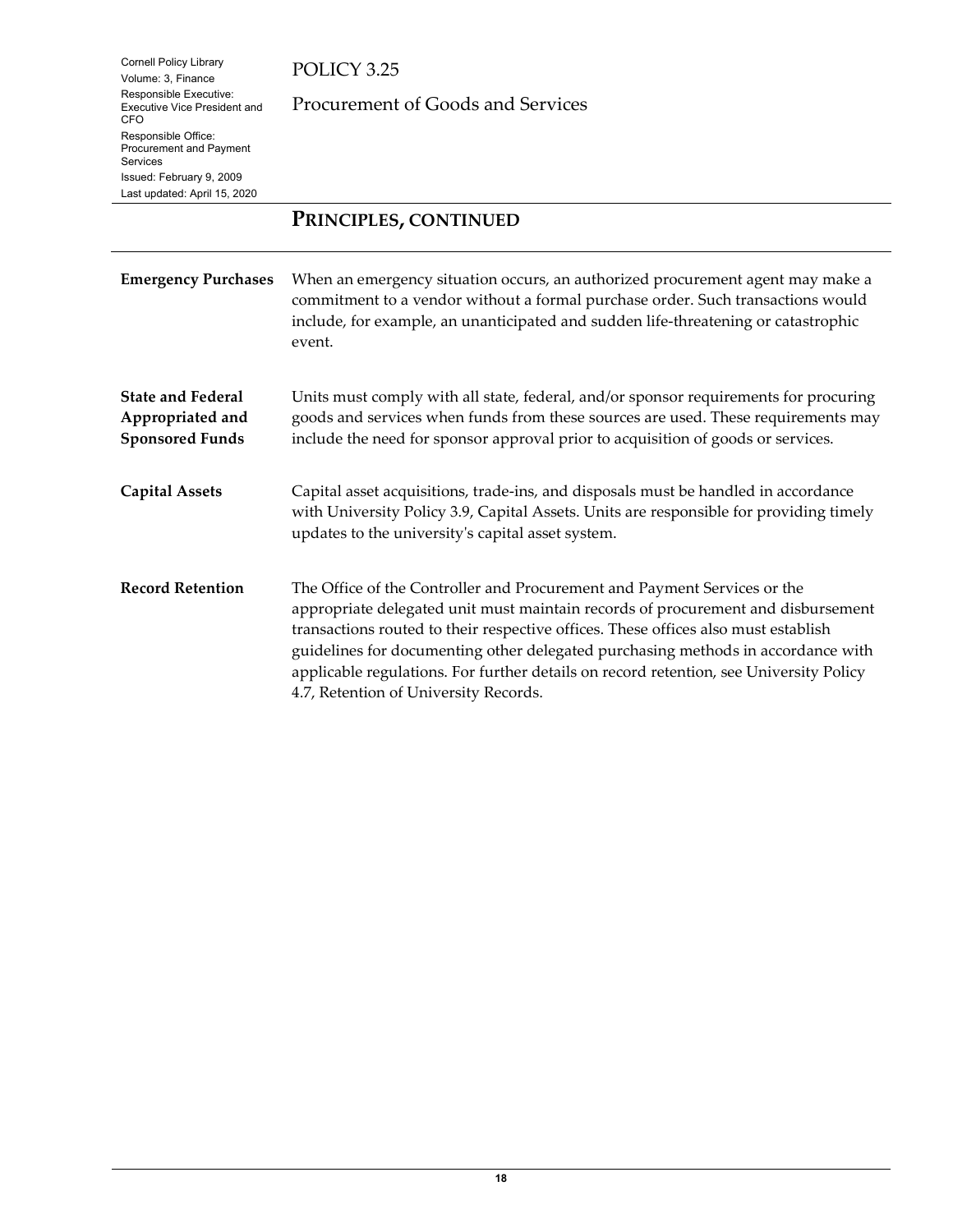POLICY 3.25

Procurement of Goods and Services

## <span id="page-18-0"></span>**PROCEDURES**

To comply with this policy, you must follow the procedures prescribed in the official *[Buying Manual](https://www.dfa.cornell.edu/procurement/buyers/manual/)*, maintained by Procurement and Payment Services and available online at [www.dfa.cornell.edu/procurement/buyers/manual.](http://www.dfa.cornell.edu/procurement/buyers/manual) This document provides general information, flow charts, forms, and detailed procedures, as detailed in the table below.

**Note:** Those units with delegated spend authority that have supplementary or different procedures must submit them to Procurement and Payment Services, per the "Memorandum of Understanding" referenced in appendix A.

| <b>Introduction and Getting</b><br><b>Started</b>                                             | Overview of the three main categories of the Buying Manual and steps on how to get started.                                                                                                                                                                                                                                                                                                                                                                                                                                                                     |
|-----------------------------------------------------------------------------------------------|-----------------------------------------------------------------------------------------------------------------------------------------------------------------------------------------------------------------------------------------------------------------------------------------------------------------------------------------------------------------------------------------------------------------------------------------------------------------------------------------------------------------------------------------------------------------|
| <b>General Information</b>                                                                    | Everyone should read the General Information section, which covers topics for every person at Cornell who<br>initiates transactions to buy goods or services. Included in this section is the topic "Requirements for<br>Vendor Selection and Order Creation," which outlines the requirements for placing orders through Cornell's<br>e-procurement tool (e.g., e-SHOP) and for utilizing preferred suppliers.                                                                                                                                                 |
| <b>Paying for Goods and</b><br><b>Services that Do Not</b><br><b>Require a Purchase Order</b> | Review this section if you are initiating a purchase where authority for reviewing and approving the goods<br>or services has been delegated to a specialized unit (for example, a real estate transaction) or for tangible<br>goods that do not require a purchase order or for travel. This section includes information on non-purchase<br>order payment methods that may be utilized (e.g., procurement card, direct payment by check or electronic<br>equivalent method, and payment options for business travel) and the Procurement Decision Flow Chart. |
| <b>Credit Card Programs</b>                                                                   | This section contains all card program procedures, including eligibility, spending limits, roles and<br>responsibilities, prohibited transactions, documentation requirements, etc.                                                                                                                                                                                                                                                                                                                                                                             |
| <b>Purchase Order Process</b>                                                                 | If you determine that a purchase order is necessary, refer to this section, which describes the types of<br>purchase orders available, the requirements for bidding, and additional requirements that apply to certain<br>goods, services, and sources of funds.                                                                                                                                                                                                                                                                                                |
| <b>Purchases with Special</b><br><b>Procedures</b>                                            | This section includes certain sensitive goods and services and orders that are funded by New York State<br>appropriated funds.                                                                                                                                                                                                                                                                                                                                                                                                                                  |
| <b>Paying for Services</b>                                                                    | If you are paying for a service, it is essential that you review this section and the Decision Flow Chart to<br>determine if a service provider evaluation is necessary and understand contract requirements.                                                                                                                                                                                                                                                                                                                                                   |
| <b>Shipping and Receiving</b><br><b>Procedures</b>                                            | This section includes U.S. customs clearance, receiving and inspecting shipments, and freight terms and<br>claims.                                                                                                                                                                                                                                                                                                                                                                                                                                              |
| <b>Invoice Processing</b><br><b>Procedures</b>                                                | This section includes information on invoice payment, freight bills, and capital equipment.                                                                                                                                                                                                                                                                                                                                                                                                                                                                     |
| <b>Quick Reference and</b><br><b>Forms</b>                                                    | This section contains acronyms, definitions, contacts, links to forms, and the manual's index.                                                                                                                                                                                                                                                                                                                                                                                                                                                                  |

### *Buying Manual Sections*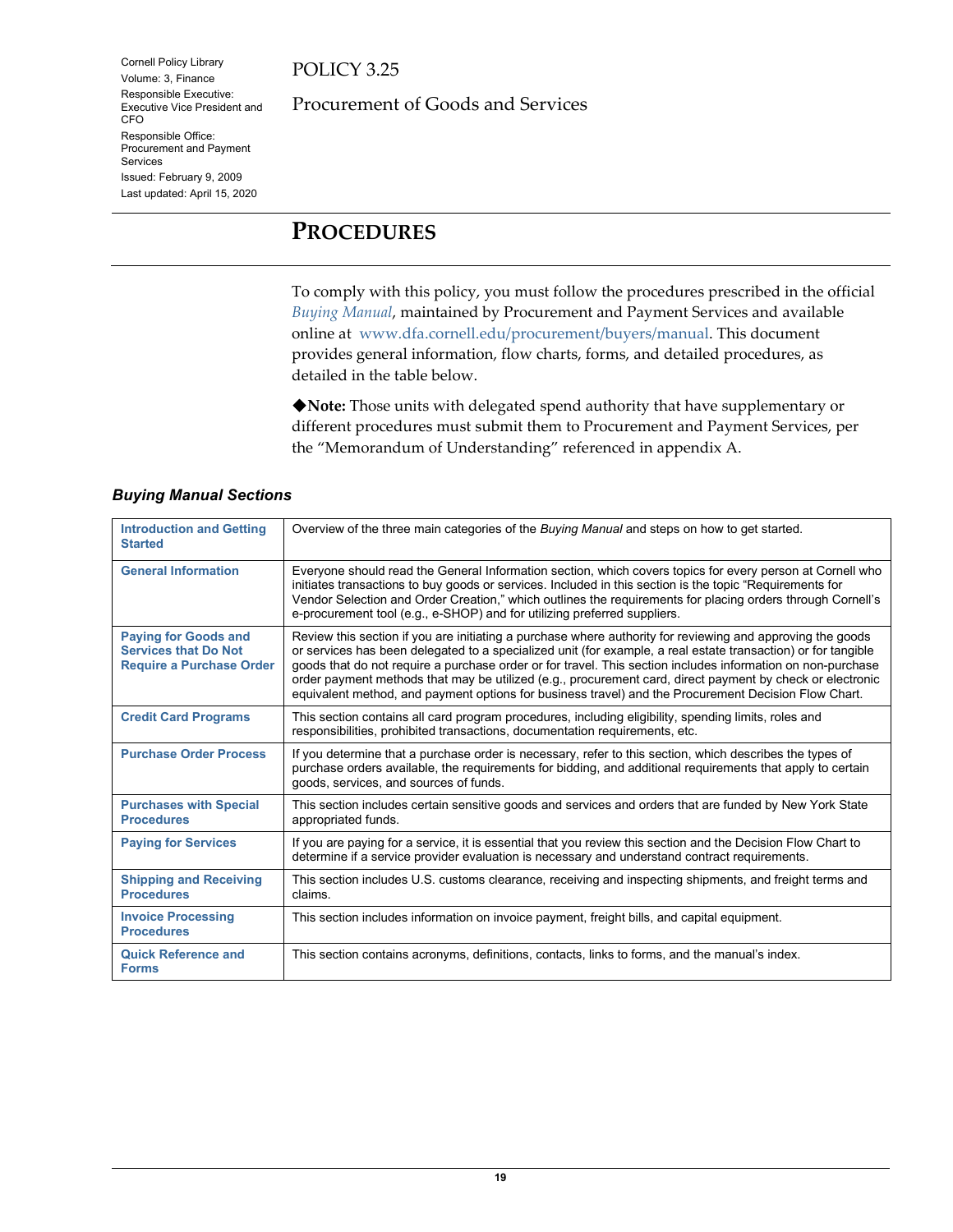POLICY 3.25

Procurement of Goods and Services

# <span id="page-19-0"></span>**APPENDIX A: MEMORANDUM OF UNDERSTANDING FOR SPEND DELEGATION**

### **Procurement Delegation**

\_\_\_\_\_\_\_\_\_\_\_\_\_\_\_\_\_\_\_\_\_\_\_\_\_\_\_\_\_\_\_\_\_\_\_.

This memorandum of understanding (MOU) documents the terms and conditions for spend delegation from the Director of Procurement and Payment Services at Cornell University to

**Delegation Statement:** \_\_\_\_\_\_\_\_\_\_\_\_\_\_\_\_\_\_\_\_\_\_\_\_\_\_\_\_\_\_\_\_\_\_\_\_\_\_\_\_\_\_\_\_\_\_\_\_\_\_\_\_\_ **Reason for Delegation:** \_\_\_\_\_\_\_\_\_\_\_\_\_\_\_\_\_\_\_\_\_\_\_\_\_\_\_\_\_\_\_\_\_\_\_\_\_\_\_\_\_\_\_\_\_\_\_\_\_\_\_\_\_ **Delegation Details:** \_\_\_\_\_\_\_\_\_\_\_\_\_\_\_\_\_\_\_\_\_\_\_\_\_\_\_\_\_\_\_\_\_\_\_\_\_\_\_\_\_\_\_\_\_\_\_\_\_\_\_\_\_\_\_\_ (scope, specifics of items/dollar limits delegated)

**Certification:** 

I have reviewed the details and reasons for the spend delegation specified in this document, and I certify that they are accurate.

I agree to follow the policy requirements laid out in University Policy 3.25, Procurement of Goods and Services. The internal procedures followed in my spend unit match/do not match those outlined in the official Buying Manual. Documentation of procedures is attached with this MOU. Any changes to our policies or systems will be documented and submitted to Procurement and Payment Services.

The outlined procedures are designed in a manner that meets the policy requirements laid out in University Policy 3.25, Procurement of Goods and Services.

I agree to a periodic review of the MOU with the understanding that terms and some details may be subject to change upon agreement between the parties.

I certify that I am the designated individual authorized to sign off on the delegation.

| Signature                                   | <b>Printed Name</b> | Title: Unit                                                      | Date |
|---------------------------------------------|---------------------|------------------------------------------------------------------|------|
| I approve the delegation as outlined above. |                     |                                                                  |      |
| Signature                                   | <b>Printed Name</b> | Title: Director of<br>Procurement and<br><b>Payment Services</b> | Date |

\_\_\_\_\_\_\_\_\_\_\_\_\_\_\_\_\_\_\_\_\_\_\_\_\_\_\_\_\_\_\_\_\_\_ \_\_\_\_\_\_\_\_\_\_\_\_\_\_\_\_\_\_\_\_\_\_\_\_\_\_\_\_\_\_\_\_\_\_\_\_\_\_\_\_\_\_\_\_\_\_\_\_\_\_\_\_\_ \_\_\_\_\_\_\_\_\_\_\_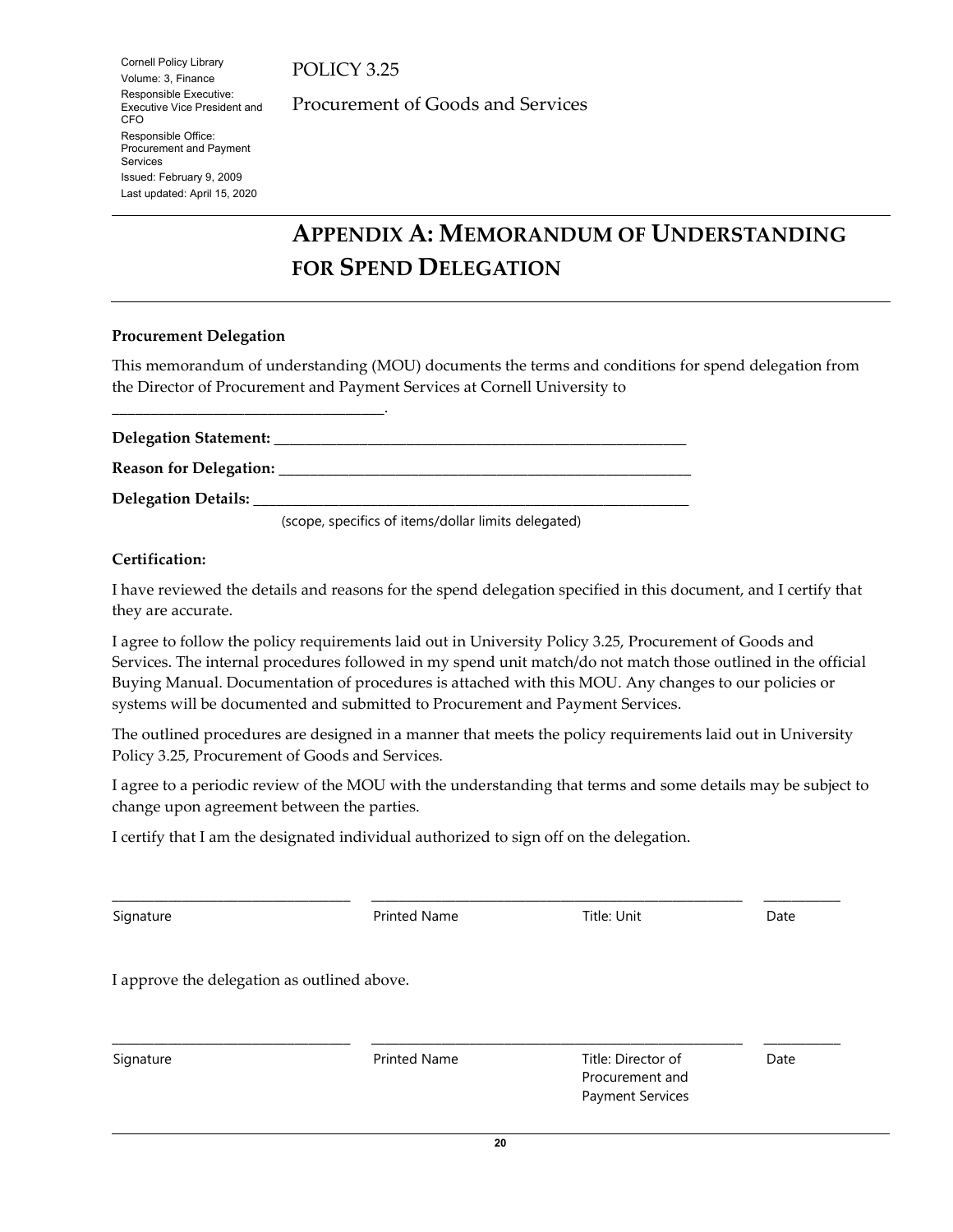## POLICY 3.25

Procurement of Goods and Services

# <span id="page-20-0"></span>**APPENDIX B: SPEND DELEGATION**

Cornell University's Board of Trustees delegates significant procurement authority for the acquisition of goods and services from external sources on the university's behalf. This authority is ultimately delegated to designated purchasing agents and contracting officers, and may be further delegated by Procurement and Payment Services. Below is the current list of the types of transactions delegated by Procurement Services to other units at Cornell University.

| Unit                                                                            | <b>Type of Delegated Transaction</b>                                                                                                               |
|---------------------------------------------------------------------------------|----------------------------------------------------------------------------------------------------------------------------------------------------|
| All Units                                                                       | Procurement of goods and services using an automatic purchase order<br>(APO)                                                                       |
| All Units                                                                       | Procurement of goods or services with a procurement card                                                                                           |
| <b>Cornell Store</b>                                                            | Retail operations                                                                                                                                  |
| Division of Campus Life, Cornell Dining Operations                              | Food                                                                                                                                               |
| Division of Human Resources                                                     | Search and recruitment firms                                                                                                                       |
| <b>Plantations Gift Store</b>                                                   | Retail operations                                                                                                                                  |
| Statler Hotel and School of Hotel Administration                                | Food                                                                                                                                               |
| University Libraries                                                            | Catalogued library acquisitions                                                                                                                    |
| Weill Cornell Medical College and Graduate School of<br><b>Medical Sciences</b> | Procurement transactions not otherwise delegated by the Board of Trustees<br>in the Transaction Authority policy for Weill Cornell Medical College |

#### **Purchases with Current Delegation from Procurement and Payment Services**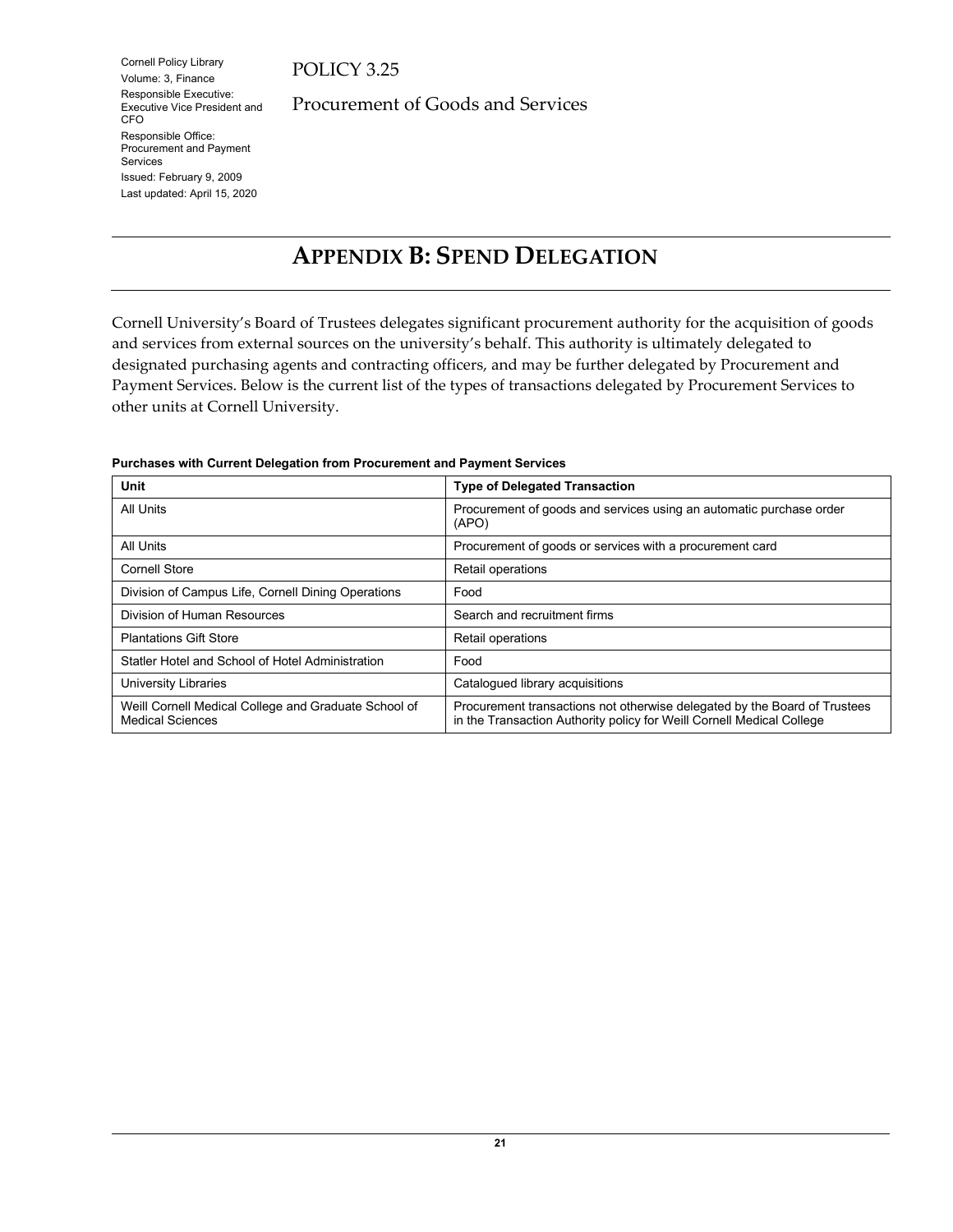POLICY 3.25

Procurement of Goods and Services

# <span id="page-21-0"></span>**APPENDIX C: PAYMENT METHODS**

Cornell's e-procurement system is the preferred method for initiating an order for goods and services. For goods and services not available through Cornell's e-procurement tool, the primary method of procurement at the university is the purchase order. Purchase orders represent the university's offer to buy goods and services, and when all parties have fulfilled the obligations outlined in the university's terms and conditions, the university will issue a payment to the vendor.

Certain goods and services do not require review by Procurement and Payment Services or the delegated unit and may be eligible for payment by another approved method. Each of these alternate methods has its own set of restrictions, which should be reviewed carefully before initiating payment.

The following are additional approved payment methods:

### **Procurement Card**

• Individuals who have been issued a university procurement card (pcard) may pay for certain goods and services with this credit card. These payments are generally of a low dollar value where no pre-approval process is necessary. For details on the pcard and a list of the goods and services that are prohibited from payment by pcard, please refer to the Procurement Card section of the *[Buying Manual](https://www.dfa.cornell.edu/procurement/buyers/manual/)*.

### **Direct payment to the vendor by check or equivalent electronic payment methods**

- Procurement and Payment Services determines which goods and services will not require a purchase order based on certain risk factors, such as tax and insurance requirements. Because these risk factors change from time to time, the list of goods and services also may change. Consult the Buying Manual for the most current information on those goods and services that may be eligible for payment by check or an equivalent electronic payment method.
- Certain goods and services under the formal bid limit as defined in the Buying Manual, which do not require review by Procurement Services, may not be appropriate for payment by pcard (e.g., the vendor does not accept credit cards; the good or service is prohibited from payment by pcard). Therefore, a request to pay a vendor with a university check or equivalent electronic payment method (without the issuance of a purchase order) may be appropriate.

### **Travel & Meal Card**

 Individuals who travel for university business and meet eligibility requirements may be issued a "travel and meal card," also referred to as the T&M card. The T&M card is to be used for transportation, lodging and group, business, or hosted meals, including locally hosted meals, in compliance with University Policy 3.3, Travel Expenses for Concur Users and 3.14, Business Expenses. The T&M card is not intended for use as a procurement tool for non-travel goods and services and must never be used for services requiring a contract, such as catering. For further details on the T&M card, please refer to the Credit Card Programs section of the Buying Manual.

### **Out-of-pocket reimbursement**

 Personal reimbursement is not an acceptable payment method for purchasing goods or services on behalf of the university. Individuals should contact their business service center (or, at the Weill Cornell Medicine, the Controller) to determine the appropriate payment options.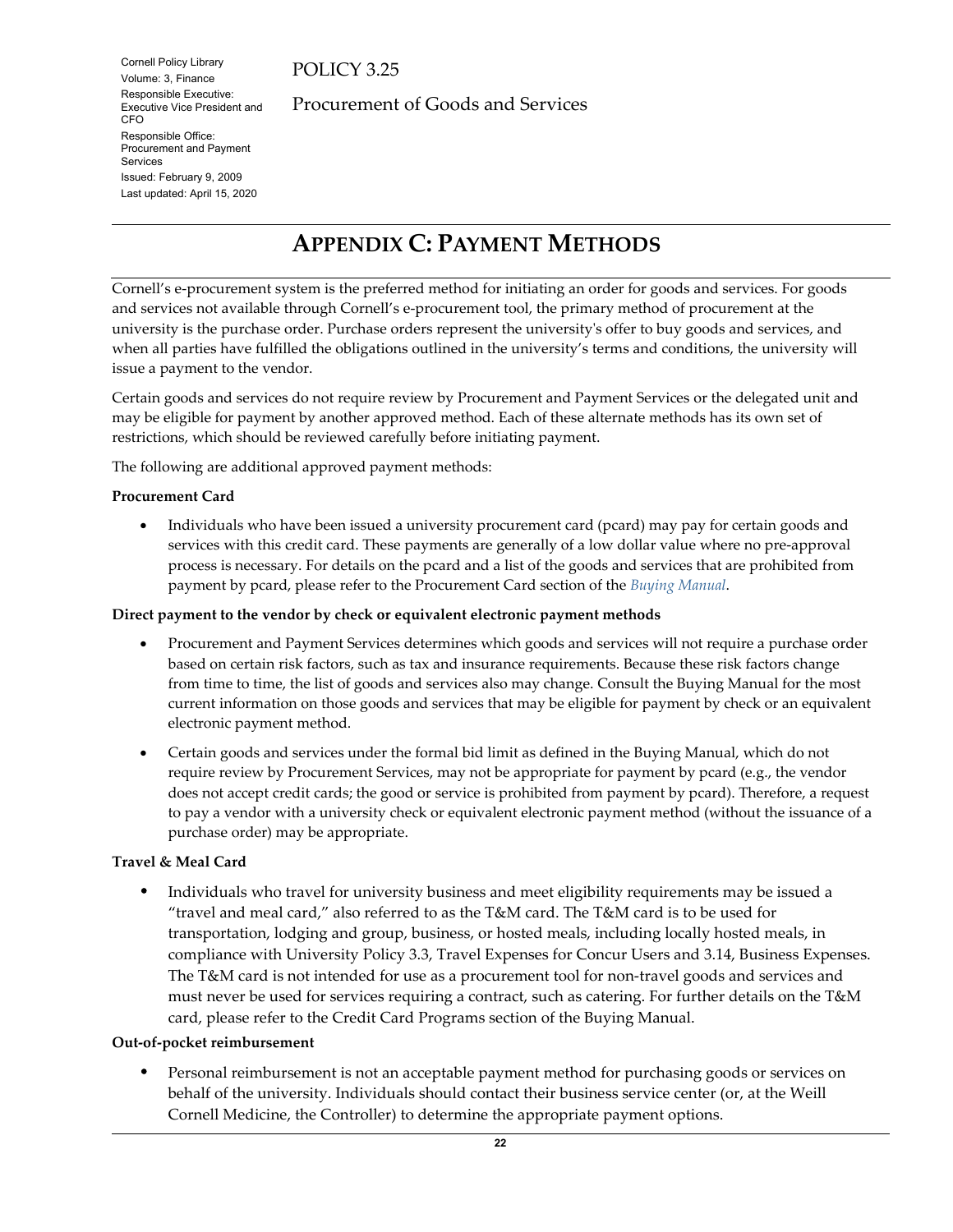## POLICY 3.25

Procurement of Goods and Services

# <span id="page-22-0"></span>**INDEX**

| Business Expenses, University Policy 3.14 3, 11, 15                     |
|-------------------------------------------------------------------------|
|                                                                         |
| Buying Manual  1, 3, 9, 10, 12, 14, 15, 17, 19, 20, 22                  |
|                                                                         |
|                                                                         |
|                                                                         |
|                                                                         |
|                                                                         |
| Conflicts of Interest and Commitment (Excluding Financial               |
| Conflict of Interest Related to Research), University Policy            |
|                                                                         |
|                                                                         |
|                                                                         |
|                                                                         |
|                                                                         |
|                                                                         |
|                                                                         |
|                                                                         |
|                                                                         |
|                                                                         |
|                                                                         |
|                                                                         |
| Cornell Procurement Services. 4, 5, 7, 9, 10, 13, 17, 18, 19, 21,<br>22 |
|                                                                         |
|                                                                         |
|                                                                         |

| Director, Cornell Procurement Services 9, 13, 14, 20           |  |
|----------------------------------------------------------------|--|
|                                                                |  |
|                                                                |  |
|                                                                |  |
|                                                                |  |
|                                                                |  |
|                                                                |  |
| Emergency                                                      |  |
|                                                                |  |
|                                                                |  |
|                                                                |  |
|                                                                |  |
|                                                                |  |
| Environment, Health, and Safety, University Policy 8.6,  3     |  |
|                                                                |  |
|                                                                |  |
|                                                                |  |
|                                                                |  |
|                                                                |  |
|                                                                |  |
| Financial Irregularities, University Policy 3.63               |  |
|                                                                |  |
|                                                                |  |
|                                                                |  |
|                                                                |  |
|                                                                |  |
|                                                                |  |
| Individual  1, 7, 8, 9, 10, 11, 13, 14, 15, 17, 18, 20, 22, 23 |  |
|                                                                |  |
|                                                                |  |
|                                                                |  |
|                                                                |  |
|                                                                |  |
|                                                                |  |
|                                                                |  |
| Management and Budget Circular A-21, Office of3                |  |
|                                                                |  |
| Memorandum of Understanding (MOU)7, 9, 10, 13, 14, 19, 20      |  |
|                                                                |  |
| National Association of Educational Purchasing (NAEP).3, 11    |  |